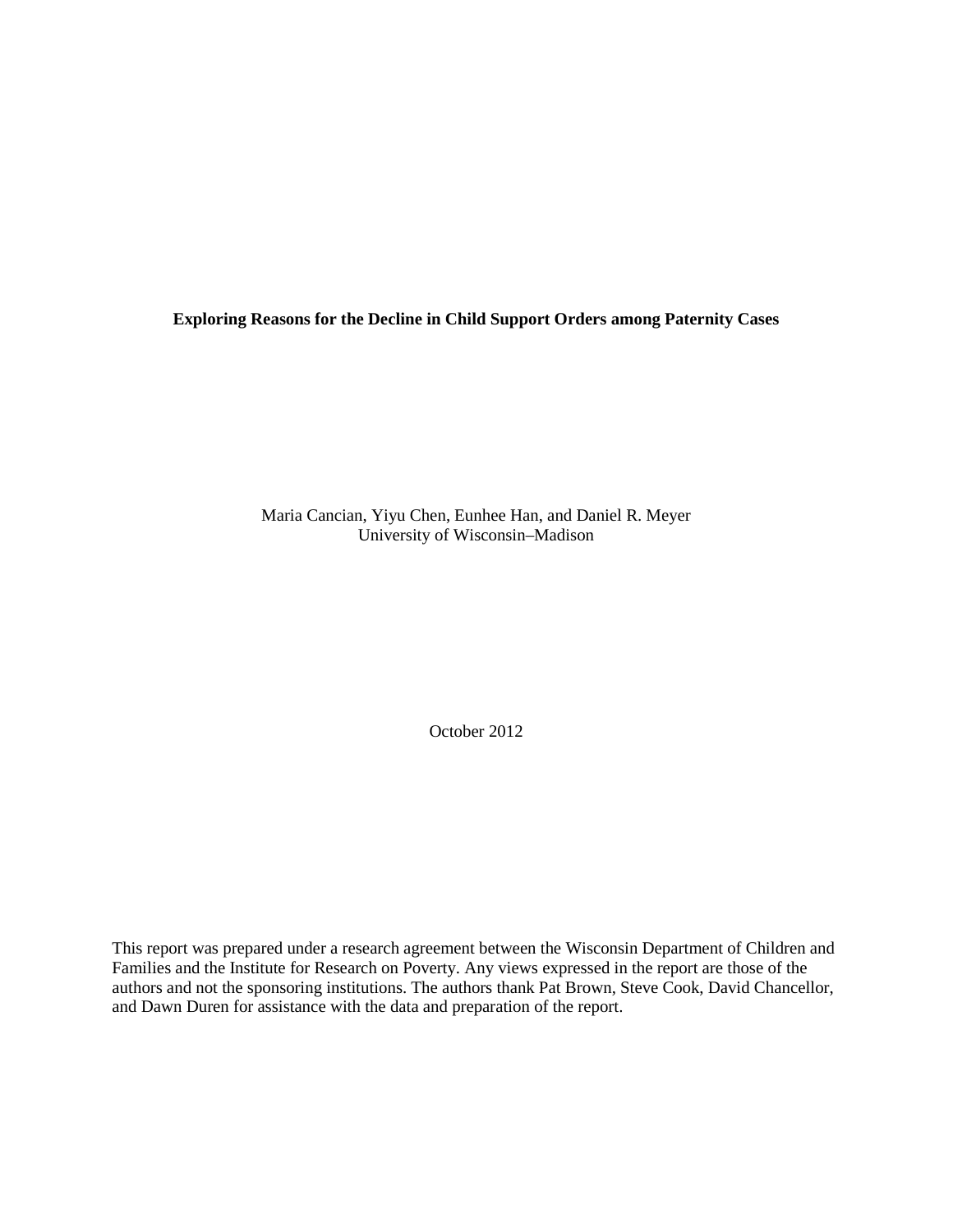#### **Exploring Reasons for the Decline in Child Support Orders among Paternity Cases**

Improving child support enforcement is a key family policy goal because child support is the primary policy tool used to assure private financial support of the children of divorced or never-married parents. Over the last 30 years, increases in nonmarital childbearing (Hamilton, Martin, & Ventura, 2010; Martin et al., 2009) and continued high levels of divorces (Bramlett & Mosher, 2002) have increased the population potentially served by the child support system, at the same time that political and economic changes have reduced the availability of alternative public economic support for children in low-income families (e.g., welfare) (Cancian, Meyer, & Caspar, 2008). Together these changes have created new challenges and opportunities for the child support system.

Child support enforcement policy has been expanded and strengthened in an effort to improve the economic wellbeing of children, and to reduce costs to taxpayers of alternative public supports (Garfinkel, Meyer, & McLanahan, 1998; Pirog & Ziol-Guest, 2006). Although the records from the Office of Child Support Enforcement showed growth in the number of child support cases with payments and improvement in the proportion of cases with orders through the end of the 1980s, [1](#page-1-0) Census reports for this period showed that for the population of custodial parents as a whole, there were few improvements, and even declines (e.g., Hanson, Garfinkel, McLanahan, & Miller, 1996). With new policy changes and continued focus on implementation and enforcement, the Census figures began to improve, with increases over the 1990s in the proportion of demographically eligible parents with orders and in payment levels (Grall, 2011). But this success has been short-lived; in recent years the trends in outcomes for the formal child support enforcement system appear to have stagnated or even declined.

This recent decline can be readily seen in the proportion of custodial-parent families with a child support order. According to national survey figures drawn from the Current Population Survey-Child Support Supplement (CPS-CSS), the proportion of custodial-parent families who report having a child

 $\overline{a}$ 

<span id="page-1-0"></span><sup>&</sup>lt;sup>1</sup>See OCSE annual reports and statistics, the most recent of which are available at <http://www.acf.hhs.gov/programs/cse/pubs/>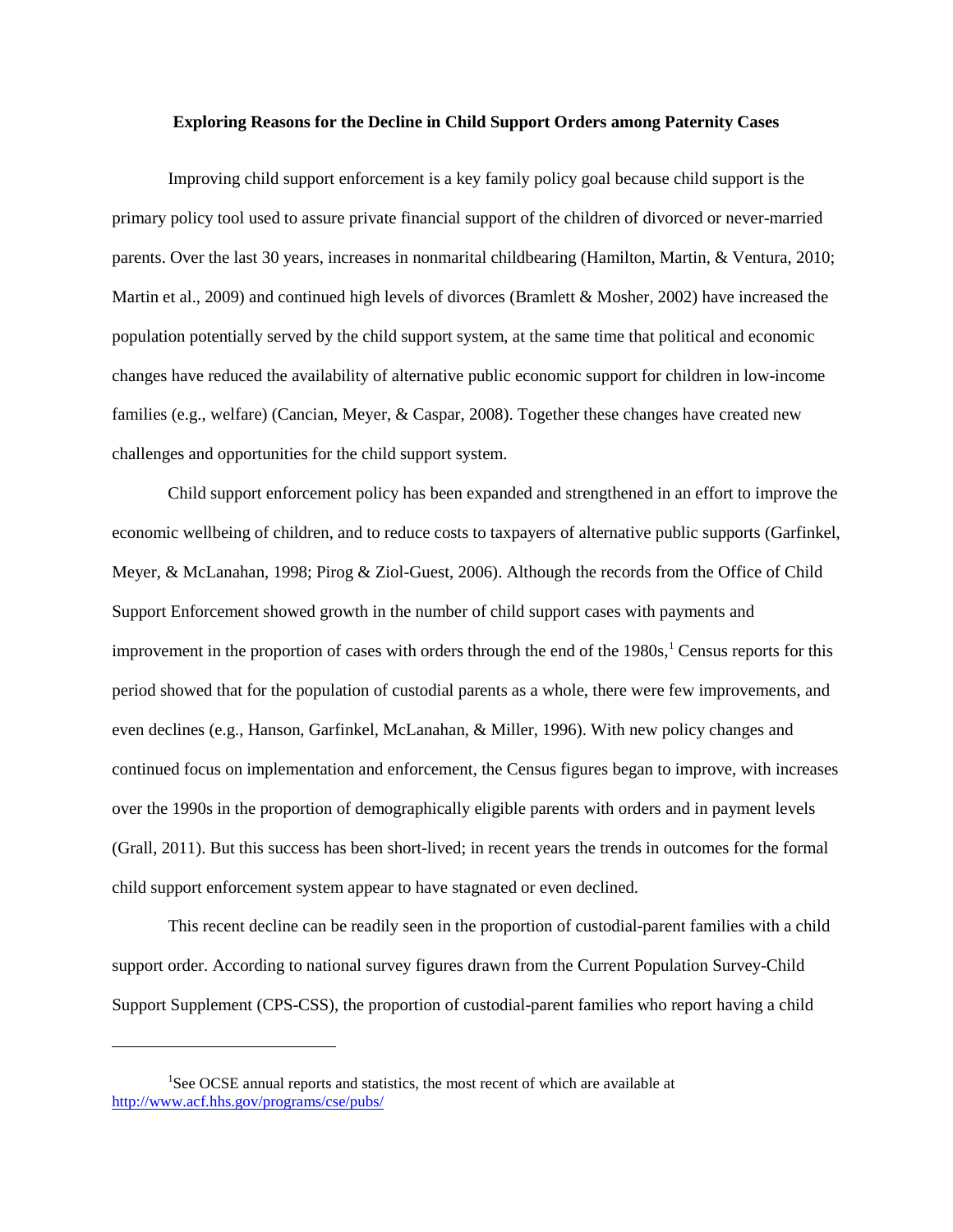support order increased somewhat from 1993 (57.0 percent) to 2003 (60.0 percent), but then declined to 57.3 percent in 2005, 54.0 percent in 2007, and 50.6 percent in 2009 (Grall, 2011). The decline in the prevalence of child support orders is particularly important in that the system's attempts to improve the economic situation of vulnerable families cannot proceed if there is not a formal child support order; that is, the system's monitoring and enforcement tools come into play only when there is a legal order.

This decline in orders in the face of continued policy attention is something of a mystery. Some have argued that this merely reflects a change in the types of cases coming into the child support system, with more nonmarital cases which typically have a lower likelihood of orders. While this may be part of the story, it is not the only story. The proportion of ever-divorced custodial parents with a child support order declined from 1999 to 2009. The proportion of never-married custodial parents with an order reached its highest level in [2](#page-2-0)001, but by 2009 had declined by 6 percentage points from its peak.<sup>2</sup> Because the trend lines for divorce and nonmarital cases differ, we explore them separately, with divorce cases analyzed in a companion paper (Meyer et al., 2012). In this paper we focus on the likelihood of orders among paternity (nonmarital) cases, exploring whether a variety of factors are associated with the trend. We examine the likelihood of orders at the time of paternity establishment, rather than looking at orders for the entire never-married caseload, because outcomes among those entering the system are more responsive to changes in the environment and are likely to have long-lasting effects. We examine four potential explanations for the decline in orders: (a) because cases in which children spend substantial time with both parents are less likely to have orders, changes in where children live could be associated with changes in order probabilities; (b) if more noncustodial fathers have low incomes, orders may be less likely; (c) if fewer custodial mothers are required to cooperate with the child support system, given declines in welfare caseloads, there may be fewer orders; and (d) there may be a lower likelihood of an

 $\overline{a}$ 

<span id="page-2-0"></span><sup>&</sup>lt;sup>2</sup>These numbers are calculated from information in the detailed tables available on the U.S. Census Bureau web site; see [http://www.census.gov/hhes/www/childsupport/cs09.html.](http://www.census.gov/hhes/www/childsupport/cs09.html)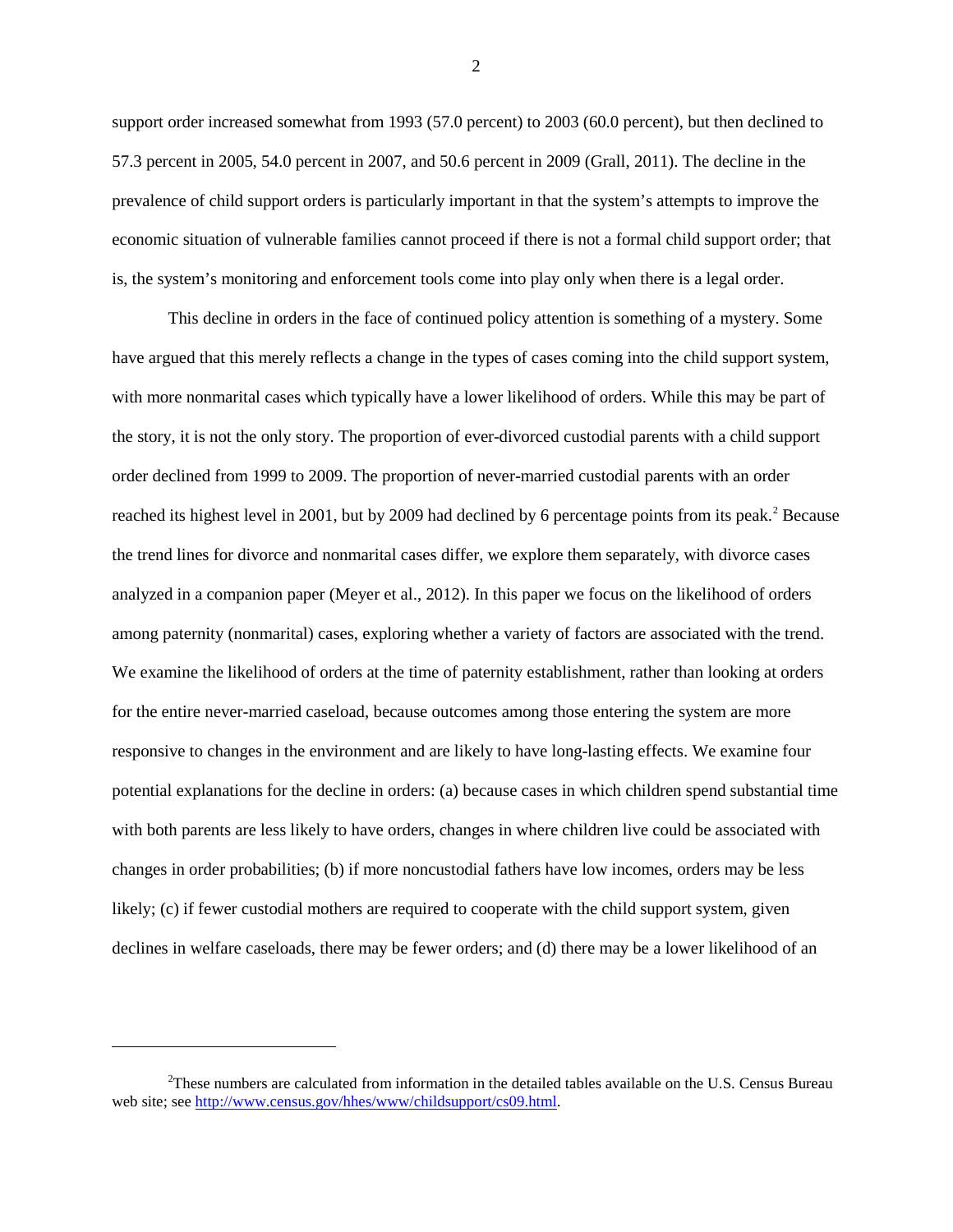order in cases in which the custodial mother has higher income than the noncustodial father, and the proportion of this kind of case could be increasing.

# I. POLICY CONTEXT AND LITERATURE REVIEW

We begin with a discussion of paternity establishment, providing information on the policy context and the trend in establishment rates. We then focus on the establishment of child support orders in paternity (nonmarital) cases, providing data on the policy context, factors associated with having an order and the trends in orders.

#### Paternity Establishment

The establishment of a child support order for a nonmarital child requires a formal finding of paternity. Policies surrounding paternity establishment have changed significantly over the years. A review study suggests that the prevalence in child support orders among mothers who had not been married was as low as 20 percent in the late 1970s, and that most of the problem was presumably a lack of formal paternity establishment (Garfinkel et al., 1998). The proportion of nonmarital births with established paternity has been gradually increasing, due in part to federal legislation in the 1980s and 1990s and advancements in blood testing that identify the biological father with more certainty (Miller & Garfinkel, 1999). Early legislation included the ability to establish paternity at any time until the child's eighteenth birthday and improved procedures for parents residing in different states. During the early 1990s, the federal government required all states to adopt in-hospital voluntary acknowledgment procedures as a condition of receiving funds for their child support office. The Personal Responsibility and Work Opportunity Reconciliation Act of 1996 (PRWORA) went even further, including bonuses to states that improved paternity establishment rates; the act also set the goal of paternity establishment for 90 percent of all nonmarital births.

Data on the prevalence of paternity establishment do show improvements. About two-thirds of nonmarital children born in large U.S. cities between 1998 and 2000 had paternity established by age one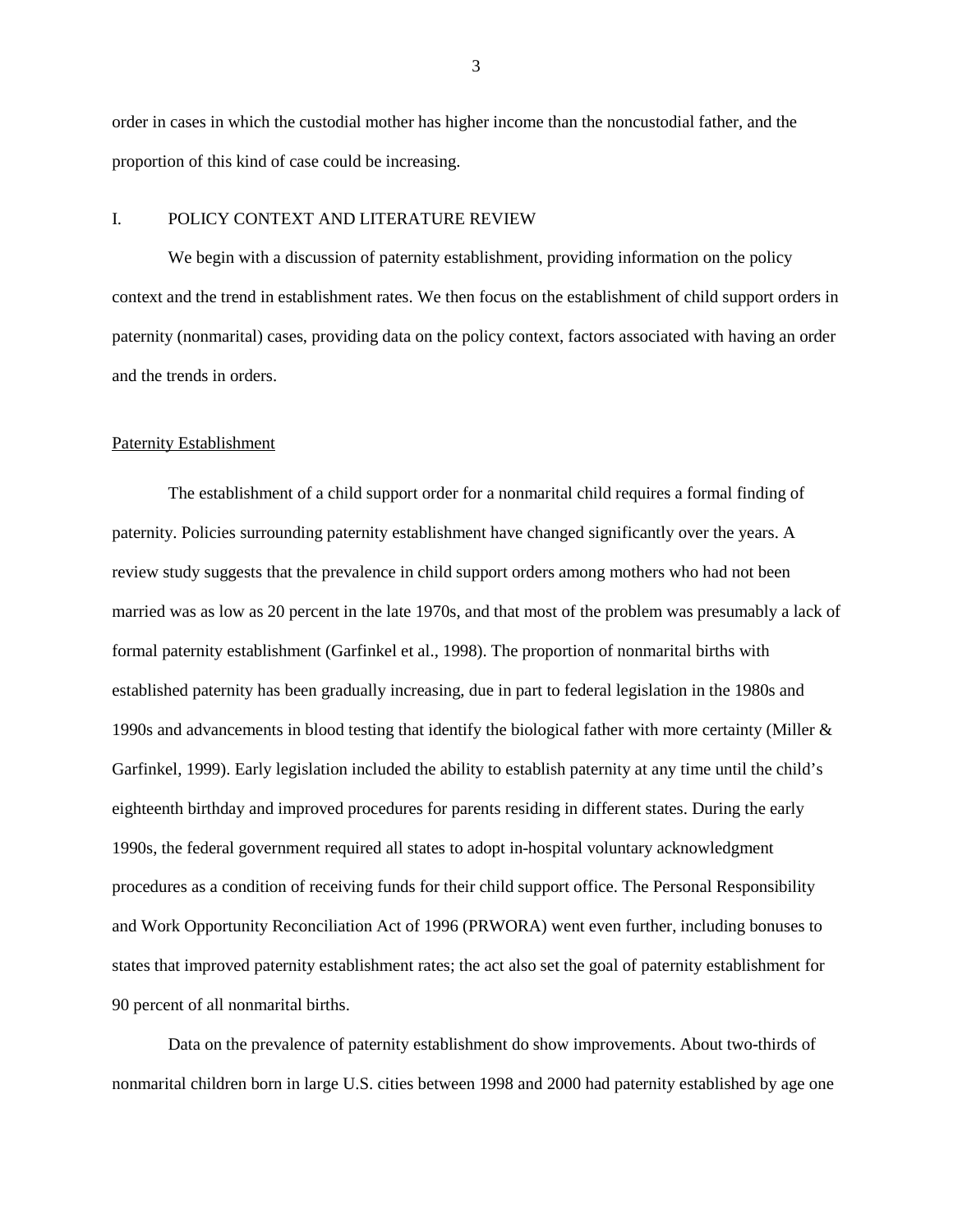(Mincy, Garfinkel, & Nepomnyaschy, 2005), and most of these were established in hospitals through a voluntary paternity acknowledgement (VPA) form (Mincy et al., 2005). Child support offices now report about as many paternities established or acknowledged as there are nonmarital births (U.S. DHHS, 2011).

## Child Support Orders

Depending on whether paternity is voluntarily acknowledged or established by the court, there is a somewhat different process for order establishment. With voluntary acknowledgement, paternity is considered established unless the noncustodial parent rescinds the acknowledgement within 60 days. Even within the 60 days, if custodial parents with VPAs want a child support order, they can seek the assistance of the child support agency. The case would then come to court for order establishment. Paternities established by the court usually have a decision about whether there is to be a child support order in the same court action, or shortly thereafter.

Once the court considers whether a paternity case should have an order, the process is identical, regardless of whether there was initially a VPA. Every state has a numerical guideline that governs whether there is supposed to be a child support order. Although the guidelines differ across states, most require child support orders in typical cases, whether paternity or divorce, and, within paternity, whether court-established or voluntary. There are two types of cases in which the guideline may suggest that an order is not required. In many states, there is an adaptation of the guideline for low-income noncustodial parents, and in some of these states the guideline suggests that no order would be required (Cancian, Meyer, & Han, 2011). Second, in some states the guideline suggests that there be no order if the child lives approximately equal time with each parent (Brown & Brito, 2007). Guidelines do differ across states, however. The Wisconsin guidelines result in an order unless a noncustodial parent has zero income; low income still results in an order in the guidelines. In contrast, the Wisconsin guidelines can result in no order in equal-time cases if the parents have very similar incomes.

In addition to these types of cases in which guidelines may explicitly allow for no order, there may be other reasons for not having an order. For example, parents may make an agreement that no order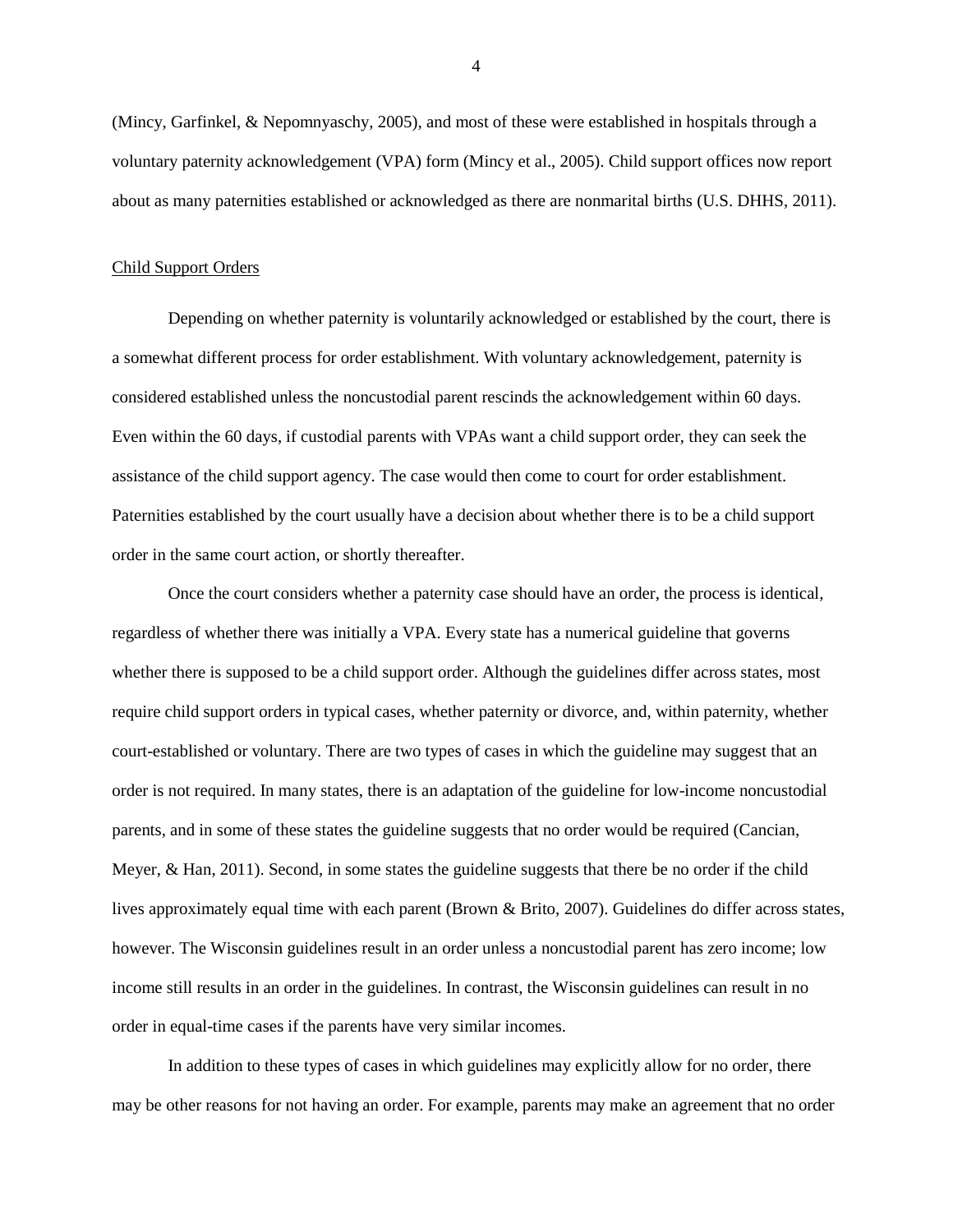is required, and a court may accept the agreement. Some types of cases in which the court may be particularly likely to allow no order are those in which the noncustodial parent has lower income than the custodial parent and those in which the custodial parent is not receiving public benefits. (Those receiving welfare benefits are required to cooperate with the child support agency as it tries to establish an order, giving the custodial parent less discretion).

# Trends and Characteristics Associated with Orders

 $\overline{a}$ 

During the mid-1980s, fewer than 20 percent of never-married mothers had orders (Peterson & Nord, 1990). By the early 1990s, 35 percent of those with nonmarital births had a child support order (Argys, Peters, & Waldman, 2001). There has been little research on trends in orders among unmarried parents, as most of the studies in this literature examine trends for the entire child-support eligible population or divorced parents only (Case, Lin, & McLanahan, 2003; Hanson et al., 1996). Moreover, the few studies that there are vary in the unit of analysis (nonmarital births or never-married mothers). The most consistent series comes from the detailed tables from the Current Population Survey – Child Support Supplement. The proportion of never-married custodial parents who have child support agreements increased from 43 percent in 1993 to 51 percent in 2001 and 2003, but then declined to 48 percent in 2005 and 4[3](#page-5-0) percent in 2007, before a small increase to 44 percent in 2009.<sup>3</sup>

There have been few studies of characteristics associated with child support orders among paternity cases; most imply that both the policy environment and parental characteristics are likely related to having an order. Prior studies have consistently identified parents' income as one of the most important factors in many child support outcomes, but generally these studies do not show separate results for paternity cases. Another consistent finding is that, among parents who have never been married to each

<span id="page-5-0"></span> $3$ These figures are calculated from information in the detailed tables available on the U.S. Census Bureau web site; see<http://www.census.gov/hhes/www/childsupport/cs09.html>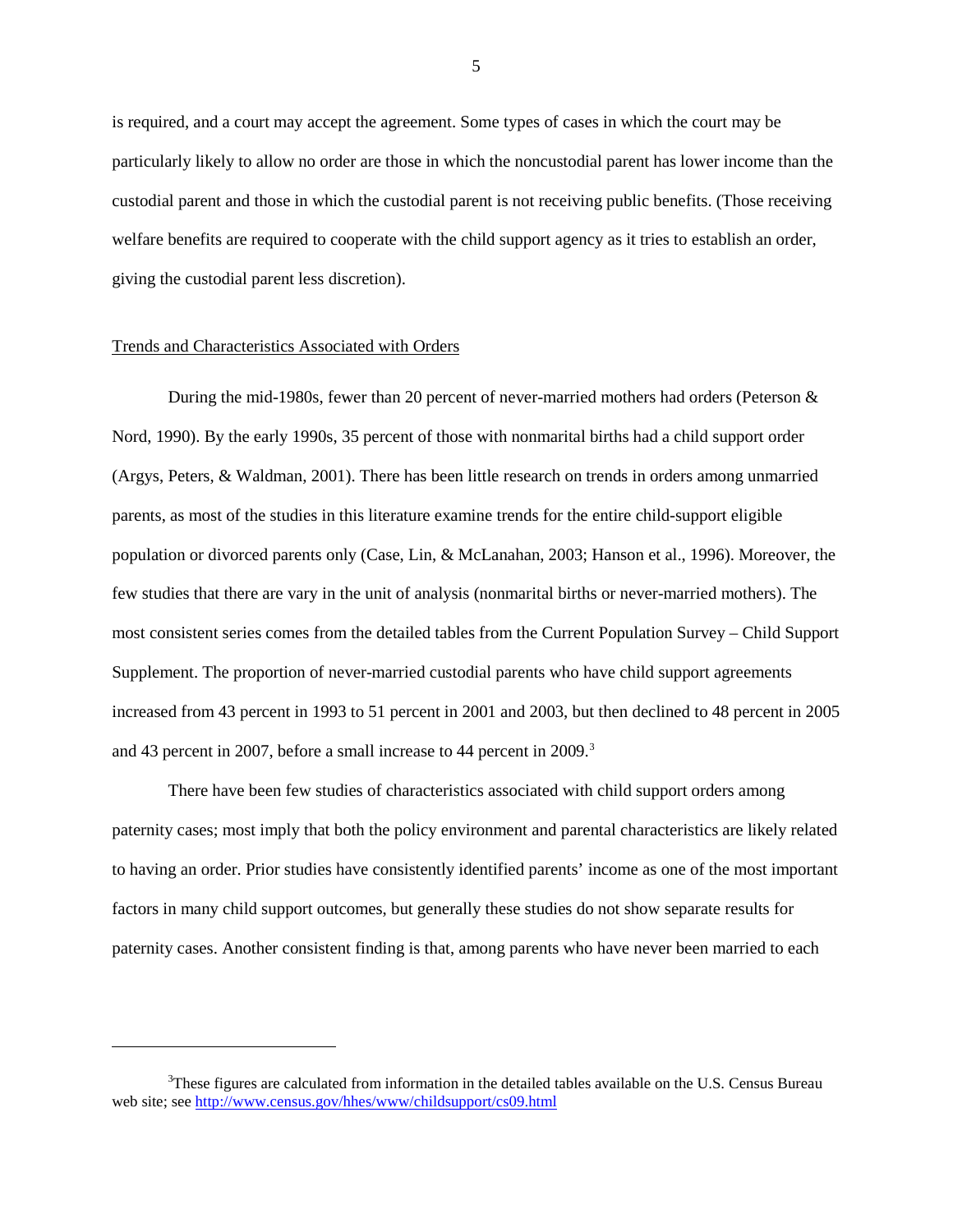other, an order is less likely for racial and ethnic minorities and for mothers with low levels of education (Argys & Peters, 2001; Argys et al., 2001; Miller & Garfinkel, 1999; Sorensen & Hill, 2004).

Drawing this limited research together, we expect child support orders to be less likely when the father has very low income and/or when he has less income than the mother. We also expect orders to be less likely when placement is shared between the parents (or at least not awarded solely to the mother). Finally, orders may be less likely among those who have not received welfare, since they have more choice in the process. If the prevalence of any of these factors increased over time, or if these factors became more important, that could then lead to lower orders. We present data on the time trend in orders among paternity cases and then explore factors that may be related to the trend.

### II. DATA AND METHODS

### Data and Sample

 $\overline{a}$ 

We use the most recent cohorts of the Wisconsin Court Record Data (CRD), which include information collected from the court records of paternity cases. The data include information from paternities established by the court as well as VPAs. [4](#page-6-0) Data come from 21 Wisconsin counties, including Milwaukee. These data are unique in providing detailed information on parents and children. These data have been collected at various points since the 1980s; for our analysis here we use the period between 1997 and 2007. These data are merged with administrative records of employment and earnings from the Unemployment Insurance system, and with Wisconsin Works (TANF) payments and Supplemental Nutrition Assistance Program (SNAP) benefits found in Wisconsin's administrative data system, called CARES.

Between 1997 and 2007, there are 6,778 paternity cases in the CRD. Because sometimes the court will establish paternity but defer setting a child support order until more information is gathered, we

<span id="page-6-0"></span><sup>&</sup>lt;sup>4</sup>Some cohabiting couples have filed VPAs; the CRD did not collect these cases unless there was evidence the parents were living apart for at least a year.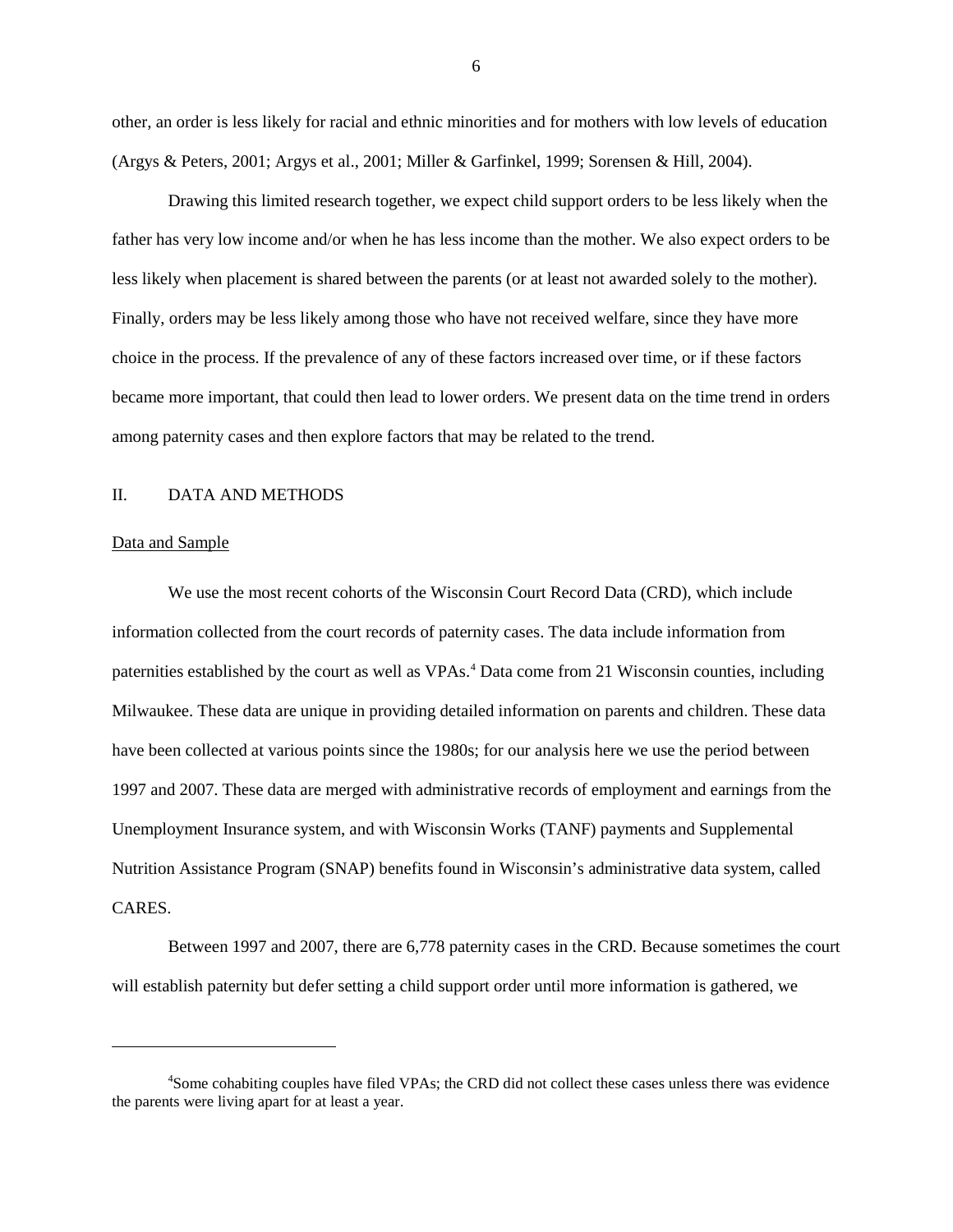examine court actions within six months of paternity establishment. Requiring that cases have at least six months of information post-establishment eliminates 11 cases from our sample. We also exclude cases in which parents were living together during the period of data collection, leaving us with 6,051 cases. Finally, we also eliminate 250 cases in which physical placement was awarded to the third party and another 7 cases in which the minor child reached age 18 before an order was established. The final sample is 5,794 paternity cases. For descriptive analyses, we select a subset of these cases, contrasting the 894 early-cohort cases (from 1996 to 1998) and the 2,403 later-cohort cases (from 2004 to 2007). For statistical comparisons over time and multivariate analyses, we further eliminate cases in which split placement is awarded. This step drops only additional 3 cases for the late cohorts, leaving a sample of 3,294 cases.

#### Measures

The outcome variable is whether there is a child support order. We examine whether there is an order at the time of paternity establishment, and, if not, continue looking at any action within the first six months after establishment. All other variables are measured at the time of establishment unless there is no order at establishment but there is one within six months, in which case we use the action that established the order to determine the time period for other variables. (For simplicity, we refer to this as the "time of establishment.")

We have four key independent variables, beginning with placement type. We have detailed information on placement, so we separate five types based on the number of overnights: sole-mother placement (75 to 100 percent of the overnights); shared, mother-primary (mother with 51 to 75 percent of the overnights), equal time (each parent has 50 percent of the overnights), father-majority (in which the father has 51 percent or more of the overnights; this combines shared, father-primary and sole-father placement), and split (in which one child has one placement and another has a different placement). Because sole-mother placement is so predominant, in our multivariate analyses we combine all other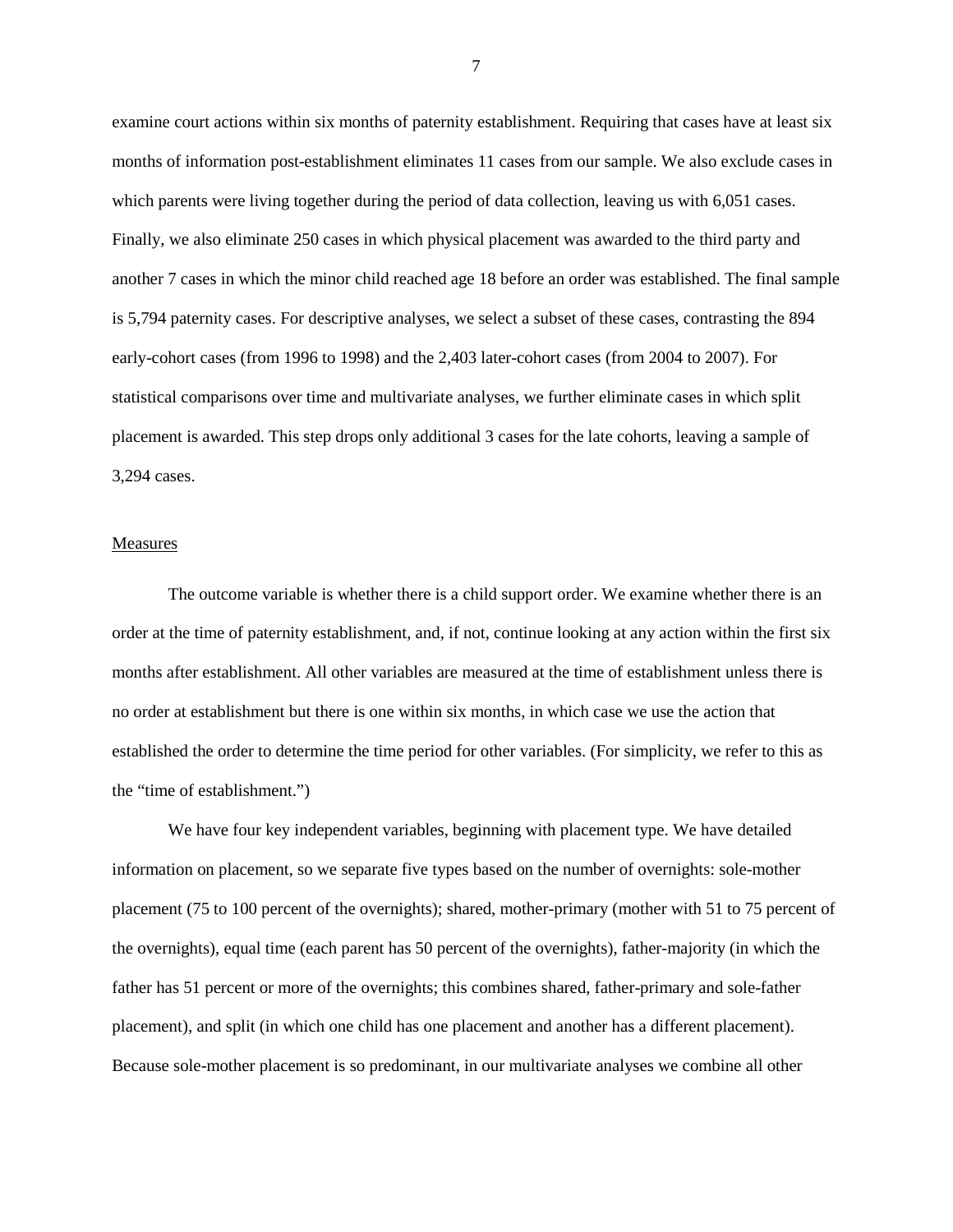possibilities and compare them to mother sole-placement.[5](#page-8-0) A second key variable is welfare receipt; this is coded as one for cases in which a parent received TANF or SNAP at any point in the year prior to the time of establishment and zero otherwise. [6](#page-8-1) Our third and fourth variables measure income, both whether the father has low income and the relative incomes of the parents (whether the mother has more income than the father, or less, or about the same). We have two measures of each parent's income. The first measure is the annualized income as listed in the court record combined with SNAP benefits from the year prior to the time of establishment (the court record does not include SNAP benefits in its measure of income). Our second measure is from administrative records, and is the sum of earnings, TANF, and SNAP, all measured in the year prior to establishment. We use the maximum of these two measures; alternative algorithms provide similar results. We construct dummy variables for those missing income, and assign the median income within gender, cohort, and placement type to cases that are missing income. When the income of both parents is known, we construct dummy variables for relative income, measured as whether the mother's income is less than 80 percent, greater than 120 percent, or between 80 and 120 percent of the father's income.[7](#page-8-2) Finally, we construct a dummy variable indicating whether the father's income (if known) is below the poverty threshold for a single individual.

In addition to income and placement, we also include demographic information from the court record, factors in the legal process that may affect the outcome, and county type. We consider the age of

 $\overline{a}$ 

<span id="page-8-0"></span><sup>&</sup>lt;sup>5</sup>We deleted cases with split placement from the multivariate analysis. The treatment of split placement cases matches our treatment in the companion paper on divorce cases. However, the categories in the multivariate analysis differ from those used in the divorce paper. In that paper, we use the more detailed categorization of placement; here we combine mother primary, equal time, and father-majority placement into one group called other placement types.

<span id="page-8-1"></span><sup>&</sup>lt;sup>6</sup>There have been differences in the child support cooperation requirements for TANF and SNAP (or Food Stamps) after the requirement for SNAP participants was removed in late 2007 (State of Wisconsin, 2007). Given potential differences, we also estimated models which distinguish TANF and SNAP participants. The results suggest similar relationships between the probability of orders and participation in both TANF (usually with SNAP), or participation in SNAP alone.

<span id="page-8-2"></span> $7$ This treatment is identical to the treatment of income in the companion paper examining divorces, with two exceptions. First, in the divorce paper, our income measures are based on placement (e.g., whether the custodial parent's income is about the same as the noncustodial parent's), rather than gender (e.g., whether the mother's income is about the same as the father's). Second, in the divorce paper we construct a combined variable for whether the either of the parents were receiving TANF or SNAP; in this paper we examine the father's receipt separately from the mother's.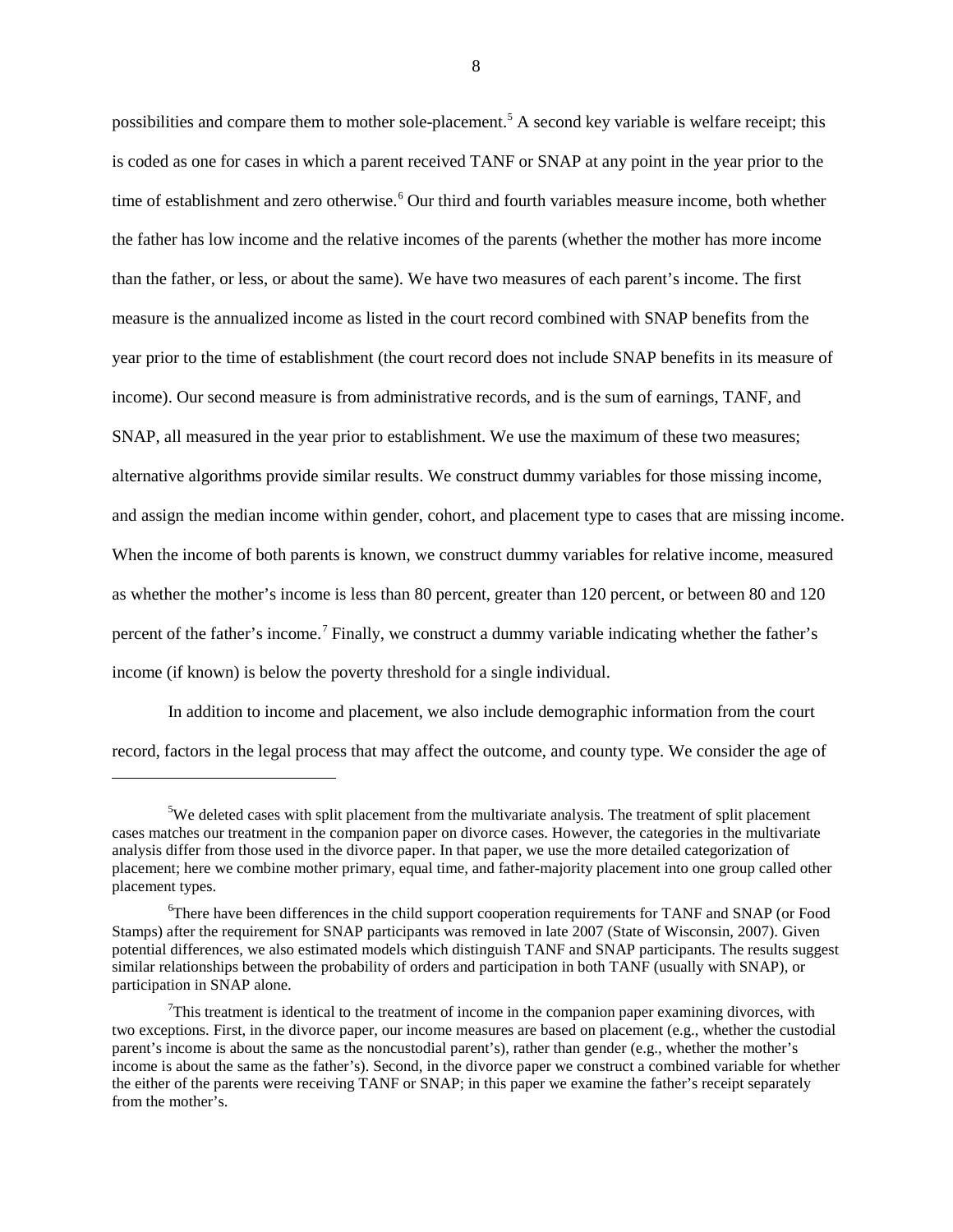children (differentiating between cases in which the youngest child was aged 0 to 5 from those who do not have young children) as well as variables reflecting the gender and number of children. We also consider other characteristics of the parents, including whether they had had children with other partners, whether the father is substantially older than the mother, and which parent (or the child support agency) petitioned for the first action. We differentiate between Milwaukee, other urban counties, and rural counties.<sup>[8](#page-9-0)</sup>

## Research Questions and Empirical Approach

 $\ddot{\phantom{a}}$ 

We begin with descriptive data on the likelihood of orders. We then provide information on the trend in placement and the trend in income and benefit use. We then estimate two linear probability models. In Model 1 we include an indicator variable for whether a case is in the later cohort, including a variety of control variables. If the coefficient of the cohort is negative and statistically significant, this implies that more recent paternities are less likely to have an order, even controlling for background characteristics. In Model 2, we add variables denoting relative income, whether the father has low income (below poverty), whether the parents had received welfare benefits and placement, to see if late-cohort cases are still less likely to have an order, controlling for these factors associated with other potential explanations.<sup>[9](#page-9-1)</sup>

<span id="page-9-0"></span><sup>&</sup>lt;sup>8</sup>There are minor differences in these variables from the companion paper that examines divorces. Because fewer paternity cases have more than one child in the case and relatively few have older children, we use a simplified differentiation here for the number of children and gender, and we use only two (rather than three) age categories. In addition, in this paper we follow a procedure similar to our procedure for income and operationalize variables by gender, rather than by custodial/noncustodial status.

<span id="page-9-1"></span><sup>&</sup>lt;sup>9</sup>This approach is similar to the approach in the companion paper for divorce cases. However, divorce cases have a broader array of placement outcomes, whereas paternity cases are primarily sole-mother placement. As a result, in the companion paper for divorce cases, we include a separate model focusing on placement type; in this paper we test all four explanations in the same model (Model 2).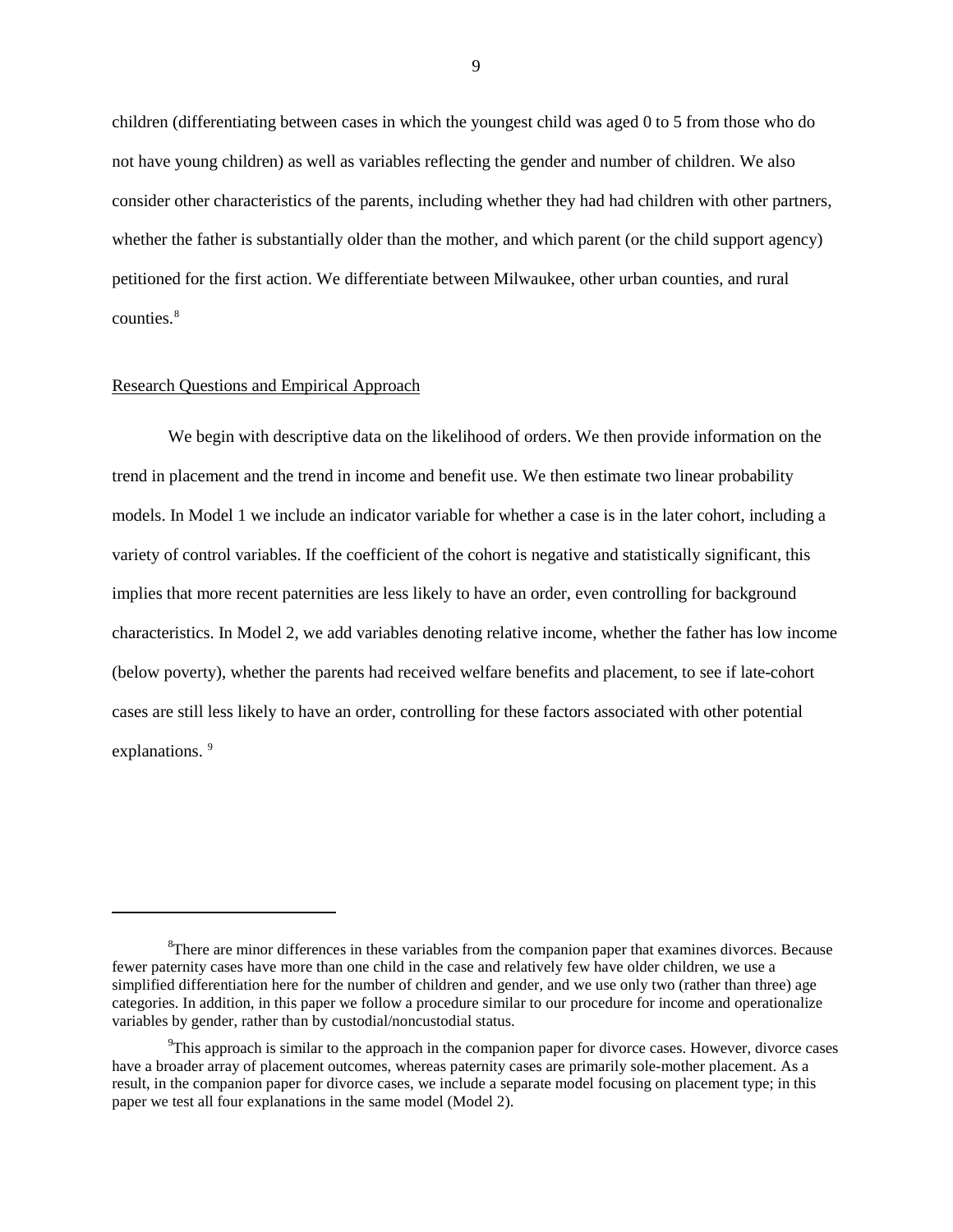# III. RESULTS

## What Is the Time Trend In Orders?

Figure 1 presents the trend in the proportion of paternity cases with child support orders in Wisconsin. The rate of an order decreased from about 90 percent in 1996 to 1997 to 73 percent in 2003 to 2004 and increased only slightly through 2006 and 2007, when it was 77 percent. Comparing the early (1996 to 1998) and the late periods (2004 to 2007), the likelihood of having a child support order has declined by about 15 percentage points.

# Do Paternity Cases In the Most Recent Cohorts Have Similar Placement Outcomes and Similar Characteristics to Paternity Cases In the Earlier Cohorts?

The trend in physical placement is shown in Table 1. In 1996 to 1997, virtually all cases (97.7 percent) had sole-mother custody. This had declined to 88.9 percent by 2006 to 2007. Increases can be seen for shared, mother-primary (from 0.1 percent to 3.1 percent), equal-time (from 0.9 percent to 5.3 percent) and the combination father-sole and shared, father-primary (from 1.3 percent to 2.4 percent). There are only a few cases with split placement. If the placement types other than mother-sole are less likely to have an order, these placement trends could lead to a decline in the prevalence of orders over time.

Changes in other factors may have also contributed to the decline in order rates. Table 2 presents changes in income or benefit use between the early and the late cohorts, i.e., the periods of focus for our analysis. The mean father's income is about \$17,000 to \$18,000 per year and declined over time; the mean mother's annual income is about \$14,000 and was stable over time.<sup>[10](#page-10-0)</sup> The next rows show that we are missing income information in almost one-quarter of the cases, especially for fathers. When income is known, it is more common for mothers to have less income than fathers in the early period, but the proportion of cases in which the mother has less income has declined, and the proportion in which the

<span id="page-10-0"></span> $\overline{a}$ 

 $10$ All income measures are in 2010 dollars.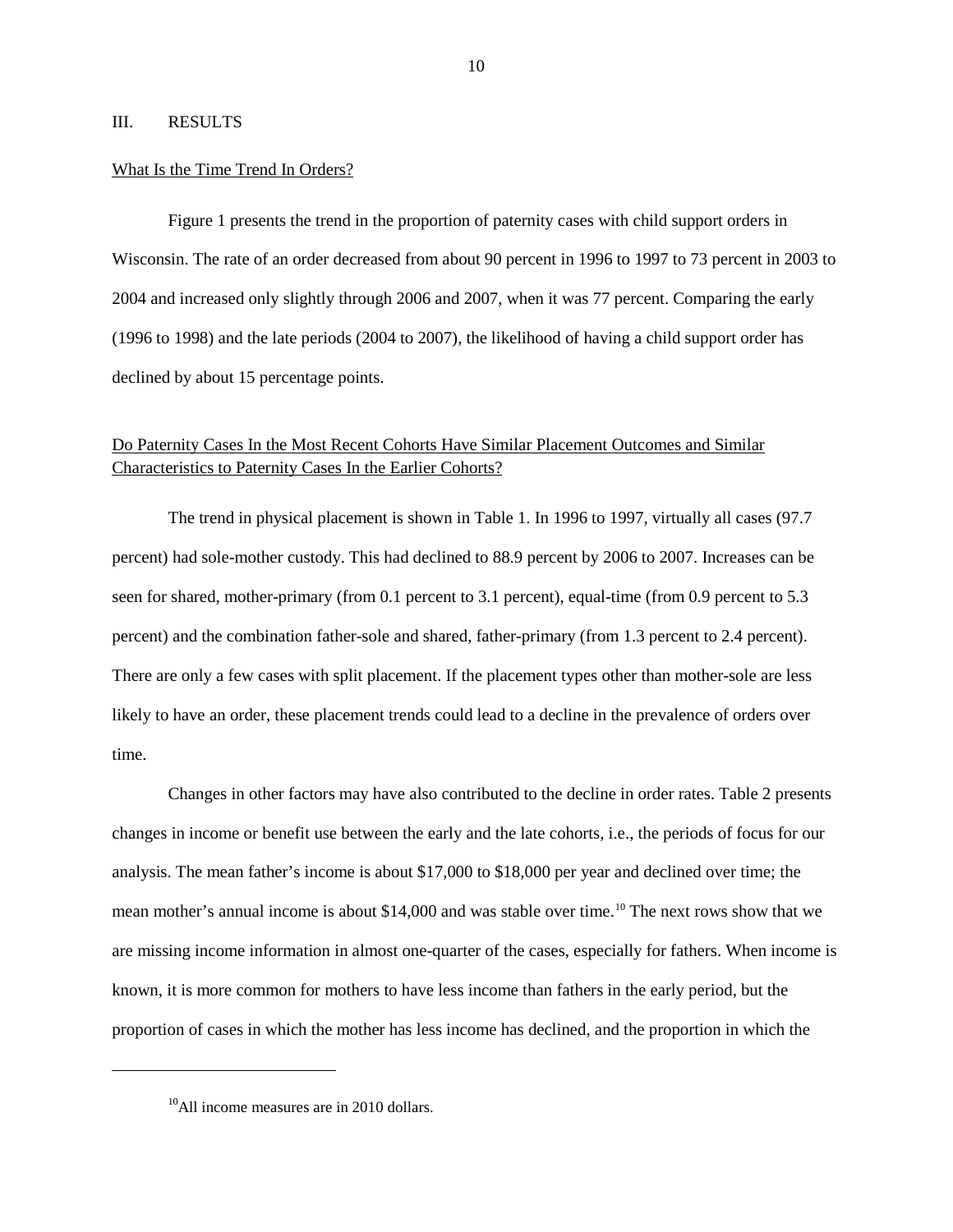

**Figure 1: Likelihood of Orders for Paternity Cases**

Year of Petition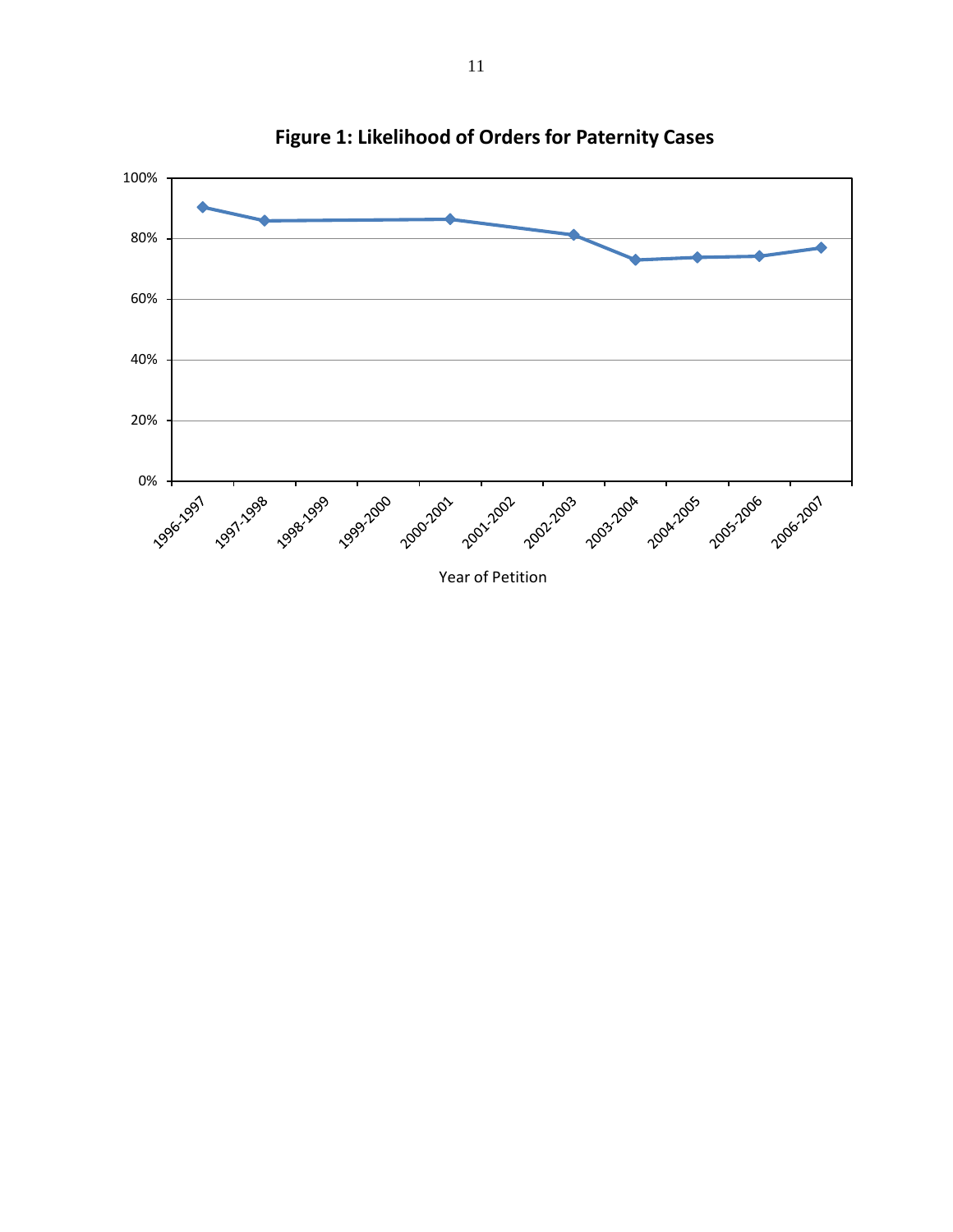**Table 1: Trends in Physical Placement**

|                                      | 1996–1997 | 1997-1998 | 2000-2001 | $2002 - 2003$ | 2003-2004 | 2004–2005 | $2005 - 2006$ | 2006–2007 |
|--------------------------------------|-----------|-----------|-----------|---------------|-----------|-----------|---------------|-----------|
| N                                    | 451       | 443       | 820       | 843           | 834       | 811       | 801           | 791       |
| Mother Sole                          | 97.7%     | 96.3%     | 96.8%     | 92.3%         | 93.0%     | 91.8%     | 92.6%         | 88.9%     |
| Shared, Mother Primary               | 0.1%      | $.2\%$    | 0.3%      | 1.8%          | 2.4%      | 2.7%      | .9%           | 3.1%      |
| <b>Equal Shared</b>                  | 0.9%      | $.4\%$    | 1.1%      | 4.3%          | 3.5%      | 3.5%      | 4.6%          | 5.3%      |
| Split                                | 0.0%      | $0.0\%$   | $0.0\%$   | 0.1%          | 0.3%      | 0.3%      | 0.0%          | 0.3%      |
| Father Sole & Shared, Father Primary | .3%       | l.0%      | .7%       | 1.5%          | 0.7%      | l.7%      | 0.9%          | 2.4%      |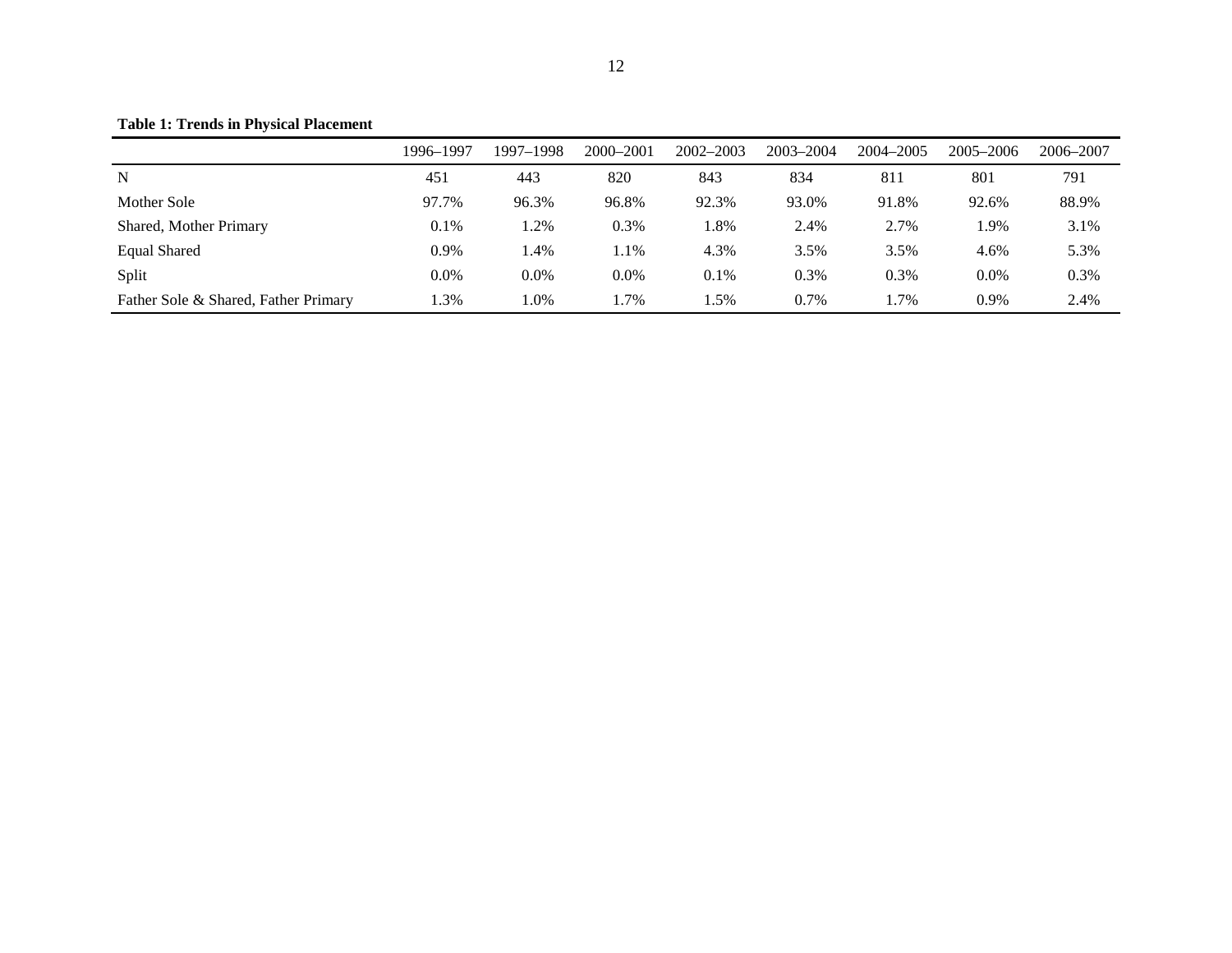| Variable                                        | 1996-98  | $2004 - 07$ | Significant<br>Trend? |
|-------------------------------------------------|----------|-------------|-----------------------|
| Father's income (s.d.)                          | \$18,494 | \$16,944    | $\ast$                |
|                                                 | (626)    | (429)       |                       |
| Mother's income (s.d.)                          | \$14,139 | \$14,059    |                       |
|                                                 | (417)    | (261)       |                       |
| Missing father's income; mother's income known  | 0.19     | 0.19        |                       |
| Missing mother's income; father's income known  | 0.03     | 0.03        |                       |
| Missing both parents' income                    | 0.02     | 0.01        |                       |
| Mother's income $< 80\%$ father's income        | 0.38     | 0.34        | $\ast$                |
| Mother's income $> 120\%$ father's income       | 0.28     | 0.33        | $\ast$                |
| Mother's and father's income similar (80%–120%) | 0.10     | 0.11        |                       |
| Father's income below poverty                   | 0.31     | 0.34        |                       |
| Mother received TANF or SNAP                    | 0.66     | 0.76        | $**$                  |
| Father received TANF or SNAP                    | 0.10     | 0.24        | $**$                  |

**Table 2. Characteristics of Paternity Cases, 1996–98 and 2004–07**

\*\* p < 0.01; \* p < 0.05

**Note:** The sample size is 3,294 paternity cases, which includes 894 in the early cohorts and 2,400 in the late cohorts.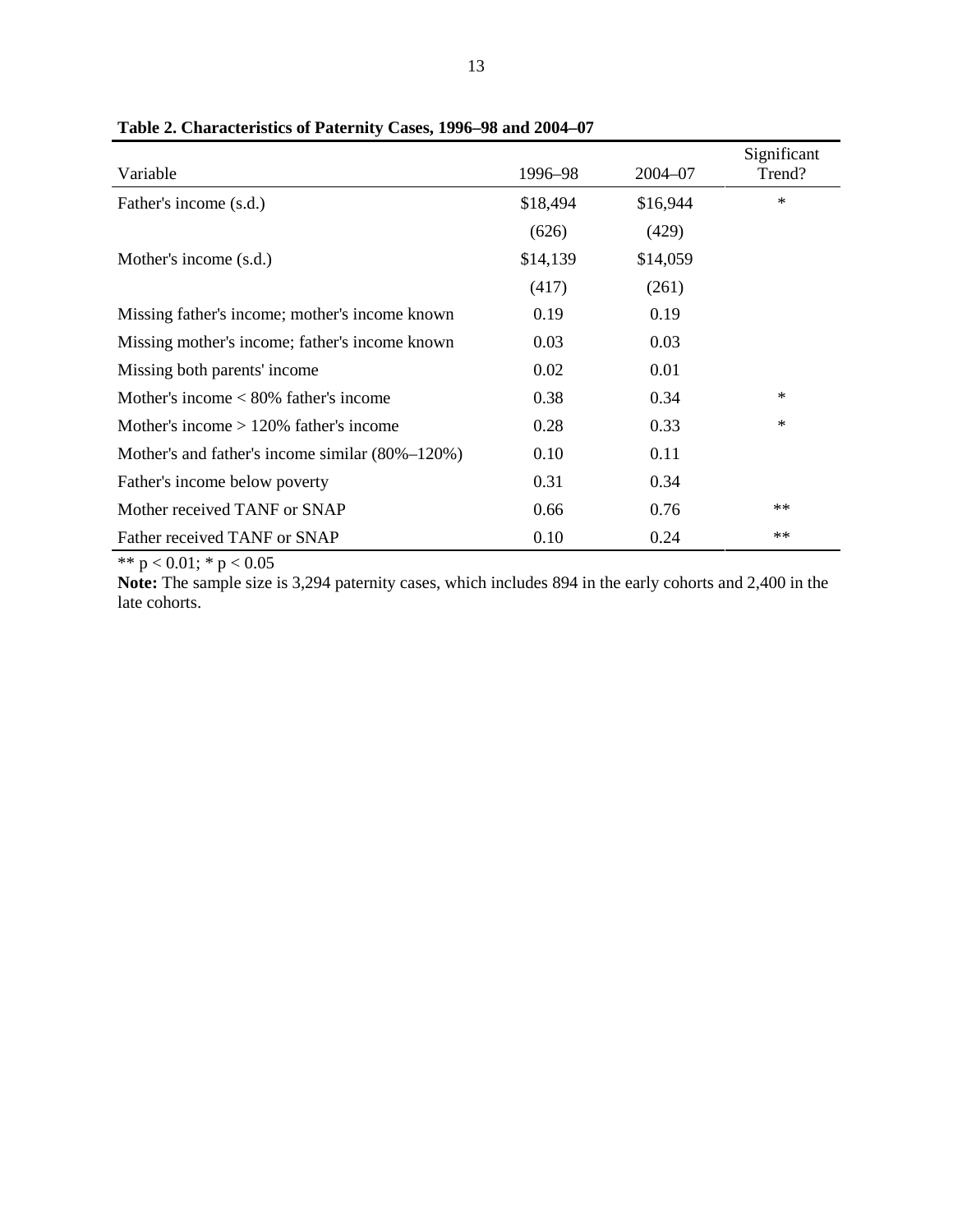father has less income has increased over time. About one-third of fathers have income below the federal poverty line; while the estimates suggest fathers' poverty increased between the periods, the increase was not statistically significant. Finally, the likelihood of receiving TANF or SNAP in the previous year has increased both for mothers and fathers. Further analysis shows that the increase is completely due to more parents receiving SNAP; fewer parents received TANF in the latter period.

Appendix Table 1 summarizes changes in the other variables we use in our models. Over this period, paternity cases are more likely to have two or more children, and are more likely to include a young child. Paternity cases are increasingly likely to include fathers who have had children with other partners, or to have both parents who have had multiple-partner fertility. There is also a trend away from mothers and towards the child support agency being the plaintiff of court actions. The proportion of cases in which father is substantially older than the mother has increased, but it is still not a large share of cases (14 percent). The shares of cases in each location have not changed; the majorities (62 percent) of the paternity cases are in Milwaukee County.

In summary, considering the potential explanations for the decline in orders, we see a decline in cases with sole mother placement, which, all else equal, would be expected to lead to a lower likelihood of having an order. There has been a decline in the proportion of mothers receiving TANF (though not SNAP), and there are more cases in which the mother has more income than the father, which both would be expected to contribute to a decline in orders. On the other hand, there is no change in the proportion of fathers with incomes below the poverty line, so this explanation seems unlikely to be a major factor explaining the decline. A multivariate analysis enables us to examine these relationships holding other factors constant.

# Does Controlling for Characteristics, Income, or Placement Account for the Decline In rhe Likelihood of an Order?

A preliminary linear probability model, which includes only a dummy for the later period and an intercept, shows that the later period is associated with a decrease in the probability of a child support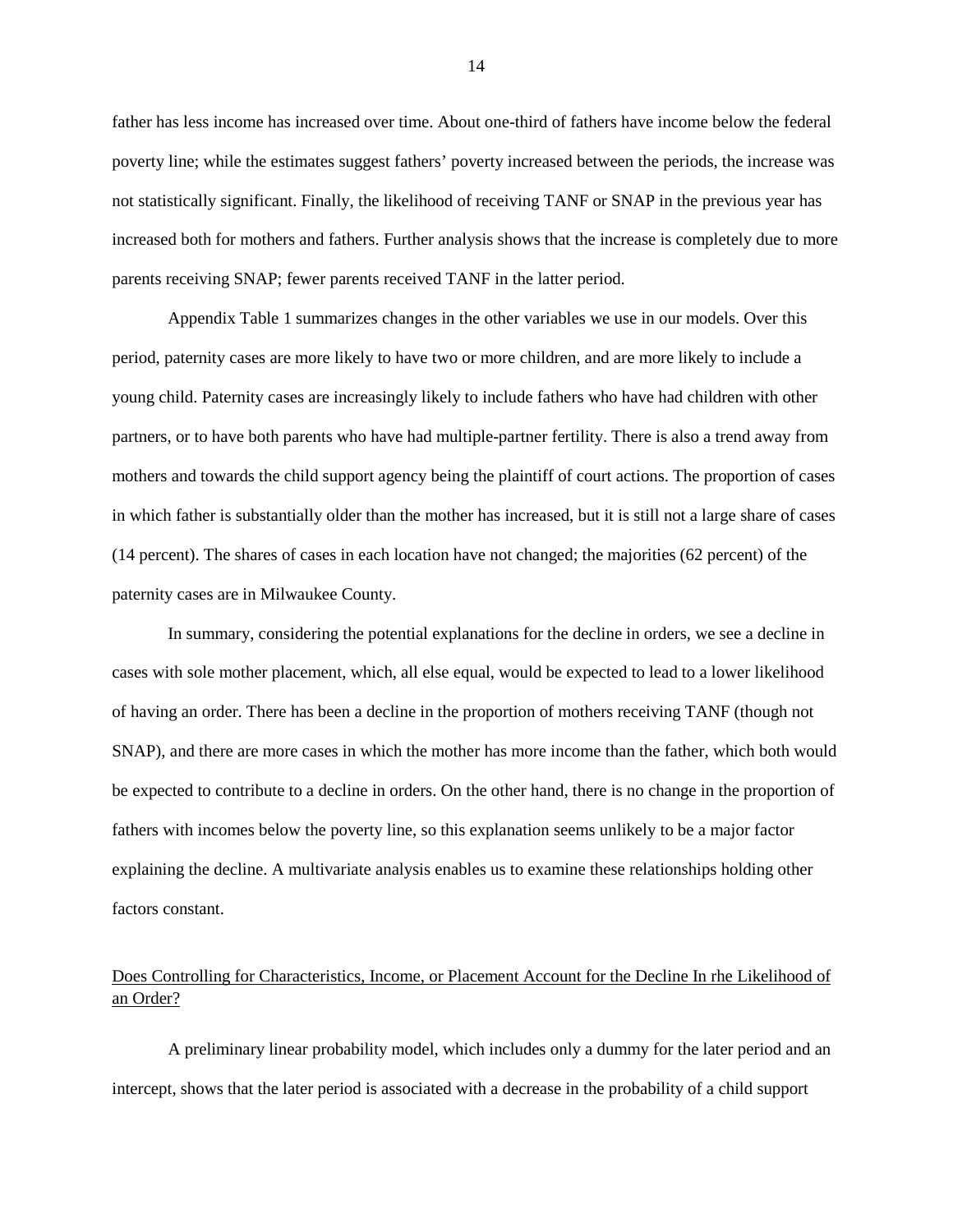order by 8.4 percentage points ( $p < .01$ ). Table 3 presents two multivariate models that explore whether the decline can be explained by the variables in our models. When control variables are added to the preliminary model in Model 1, we continue to find a decline in the probability of a child support order, and the coefficient on period is of about the same magnitude, suggesting later-period cases are 9 percentage points less likely to have orders once a variety of background factors are controlled. Model 2 adds the main variables of interest: income, benefit use, and placement. It shows that controlling for these variables, the later period is associated with a 6.7 percentage point decline in orders, still statistically significant. The coefficient on placement is quite large, suggesting that cases with sole mother placement are associated with a 31 percentage-point increase in the likelihood of an order compared to cases with other types of placement. The economic circumstances of parents are generally related to the probability of an order as expected. When fathers have low income, it is less likely for there to be an order, by 12 percentage points. The parents' relative income has no discernible relationship to the likelihood of an order. Cases in which either parent's incomes are missing (a category that might suggest the lack of income) are less likely to have orders. The relationship between the likelihood of an order and benefit use is complicated. Orders are significantly less likely among cases in which the father receives benefits, but significantly more likely when the mother receives benefits. The direction of relationship for mothers is as expected, given that the child support agency is likely to be involved when mothers receive benefits. However, while the number of SNAP cases is increasing, the number of TANF cases is falling. In auxiliary models, we consider TANF and SNAP participation separately to try to understand these relationships more fully. We find that mothers who receive SNAP with or without TANF are more likely to have orders, and that fathers who receive SNAP are less likely to have orders.

Coefficients on the control variables are generally consistent with our expectation. Orders are more likely when there is a young child and when the father (but not the mother) has had children with other partners. A child's gender is not related to the likelihood of an order. Orders are less likely in Milwaukee.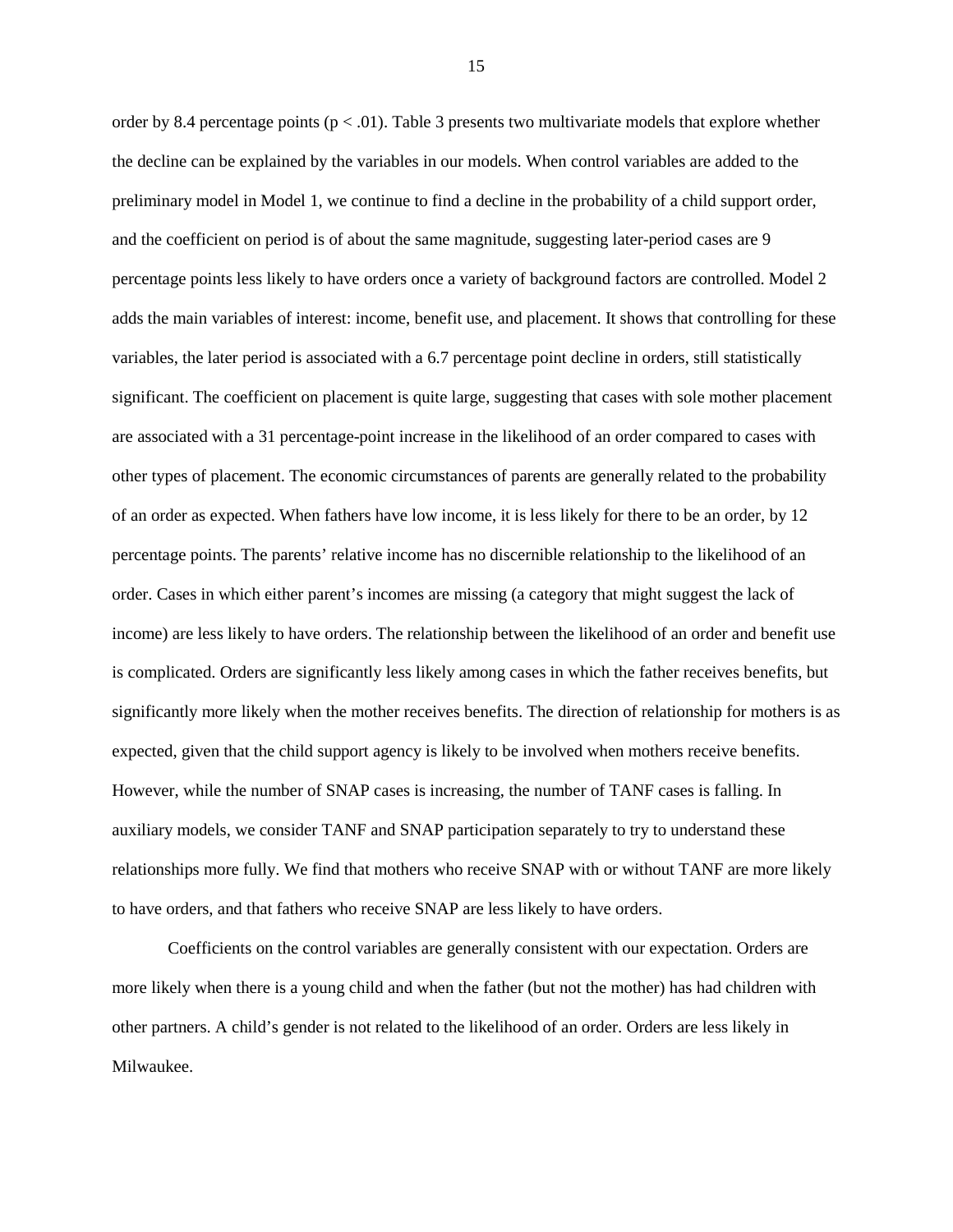# **Table 3: Linear Probability Model of Having an Order**

|                                                        | Model 1     |               | Model 2     |               |
|--------------------------------------------------------|-------------|---------------|-------------|---------------|
|                                                        | Coeff       | <b>StdErr</b> | Coeff       | <b>StdErr</b> |
| Late period                                            | $-0.091***$ | (0.015)       | $-0.067***$ | (0.015)       |
| Non-mother-sole custody                                |             |               | $-0.308***$ | (0.022)       |
| Father's income below poverty, non-imputed             |             |               | $-0.121***$ | (0.019)       |
| Mother's income $< 80\%$ Father's income, non-imputed  |             |               | $-0.018$    | (0.022)       |
| Mother's income $> 120\%$ Father's income, non-imputed |             |               | 0.013       | (0.025)       |
| Both parents' income missing                           |             |               | $-0.100$    | (0.058)       |
| Only father's income missing                           |             |               | $-0.234***$ | (0.025)       |
| Only mother's income missing                           |             |               | $-0.081*$   | (0.038)       |
| Father received TANF or SNAP                           |             |               | $-0.058*$   | (0.018)       |
| Mother received TANF or SNAP                           |             |               | $0.078***$  | (0.015)       |
| One child, boy                                         | 0.020       | (0.019)       | 0.024       | (0.019)       |
| One child, girl                                        | 0.017       | (0.020)       | 0.016       | (0.019)       |
| One child, gender unknown                              | $-0.008$    | (0.036)       | $-0.007$    | (0.034)       |
| Age of Youngest 0-5                                    | $0.081***$  | (0.024)       | $0.063**$   | (0.023)       |
| Only mother has children from previous partner         | $-0.023$    | (0.027)       | $-0.031$    | (0.026)       |
| Only father has children from previous partner         | $0.078***$  | (0.017)       | $0.044**$   | (0.016)       |
| Both parents have children from previous partners      | $0.091**$   | (0.031)       | 0.058       | (0.030)       |
| Plaintiff-father or others (base: CSE)                 | $-0.141***$ | (0.039)       | $-0.030$    | (0.038)       |
| Plaintiff—mother (base: CSE)                           | 0.021       | (0.032)       | 0.026       | (0.031)       |
| Father is 8+ years older                               | $-0.014$    | (0.020)       | $-0.018$    | (0.019)       |
| Rural                                                  | $-0.011$    | (0.017)       | $-0.005$    | (0.016)       |
| Milwaukee                                              | $-0.118***$ | (0.016)       | $-0.120***$ | (0.016)       |
| Constant                                               | $0.822***$  | (0.032)       | $0.896***$  | (0.036)       |
| Observations                                           | 3294        |               | 3294        |               |
| R-squared                                              | 0.044       |               | 0.141       |               |

Standard errors in parentheses.

\* p<0.05, \*\* p<0.01, \*\*\* p<0.001.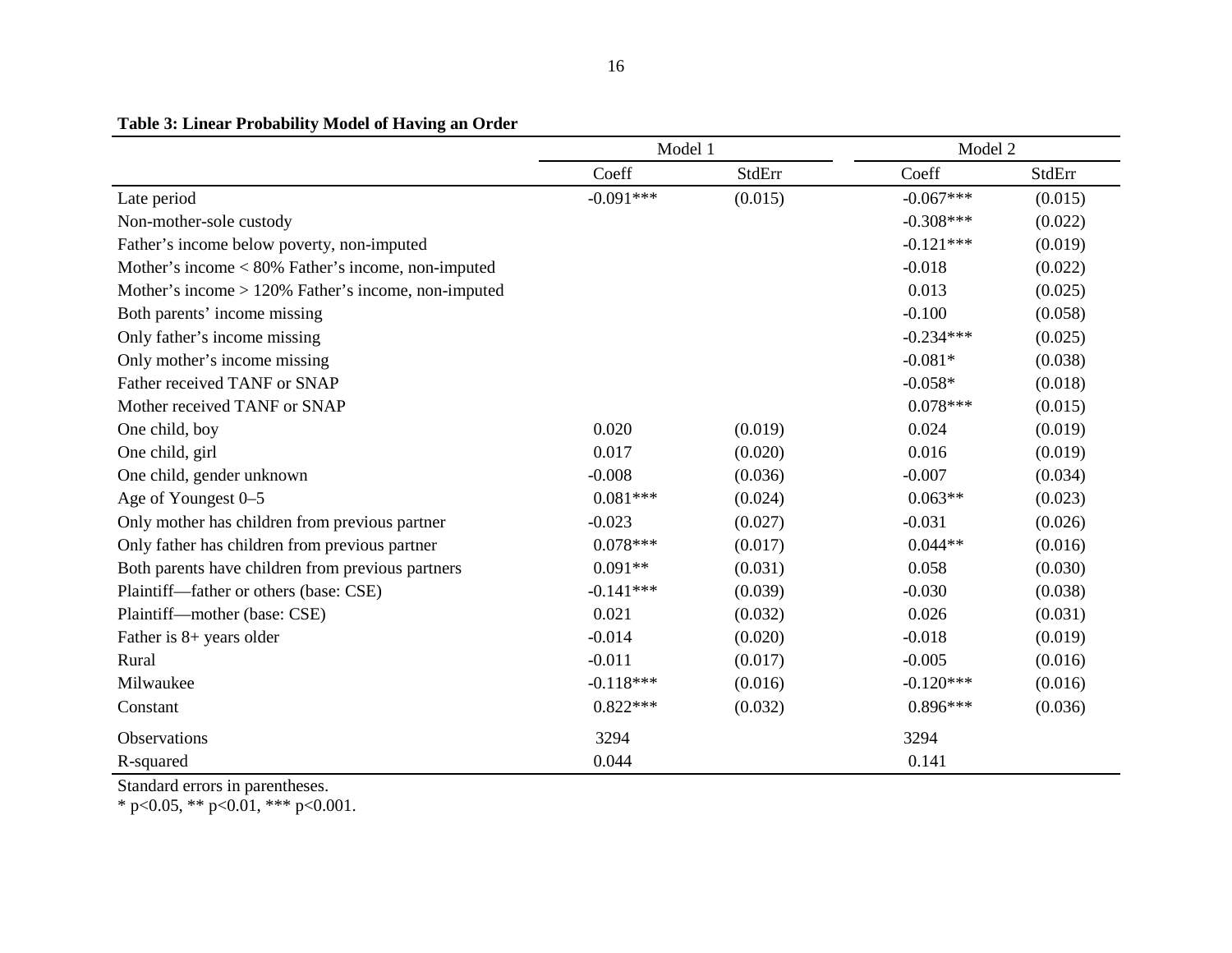# Robustness Tests

The models discussed above constrained the estimated relationships between family characteristics and probability of an order to be identical across the two time periods, allowing only for a fixed difference in the probability of an order in the later period. An alternative fully interacted model reveals some statistically significant differences in the coefficient estimates across the two periods. We find statistically different relationships across the two periods in the relationship between the likelihood of an order and (a) low-income fathers (with low-income fathers less likely to have an order in the later period); (b) whether there was a placement outcome other than mother sole (with the less of a reduction in the probability of an order in non-mother sole placement cases in the later period); (c) Milwaukee County (cases less likely to have an order in the later period); and (d) the father (but not the mother) having children with a previous partner (more likely to have an order in the later period).<sup>[11](#page-17-0)</sup> An F-test shows that the fully interacted model provides a better fit. Nonetheless, we show the simpler model for parsimony and ease of interpretation. Moreover, our basic conclusions—that paternity cases are less likely to have an order in the later period, controlling for a variety of characteristics, and that placement, income, and benefit use explain some, but not all of the decline—hold in both models.

# IV. DISCUSSION

 $\ddot{\phantom{a}}$ 

The proportion of custodial parents with child support orders has been decreasing, despite significant policy attention. We have focused on recent paternities to measure changes in the prevalence of child support orders for this group, and to begin to explore whether these changes can be accounted for by changes in placement, or by changes in the number of parents required to cooperate with the child support system, the number of fathers with low income, or the number of couples in which the mother's income is higher or comparable to the father's. We find that changes in placement and the proportions of

<span id="page-17-0"></span> $11$ The variable denoting that income was missing for only the father also shows a different relationship between the periods. In both periods these cases are less likely to have an order, but this is even stronger in the later period).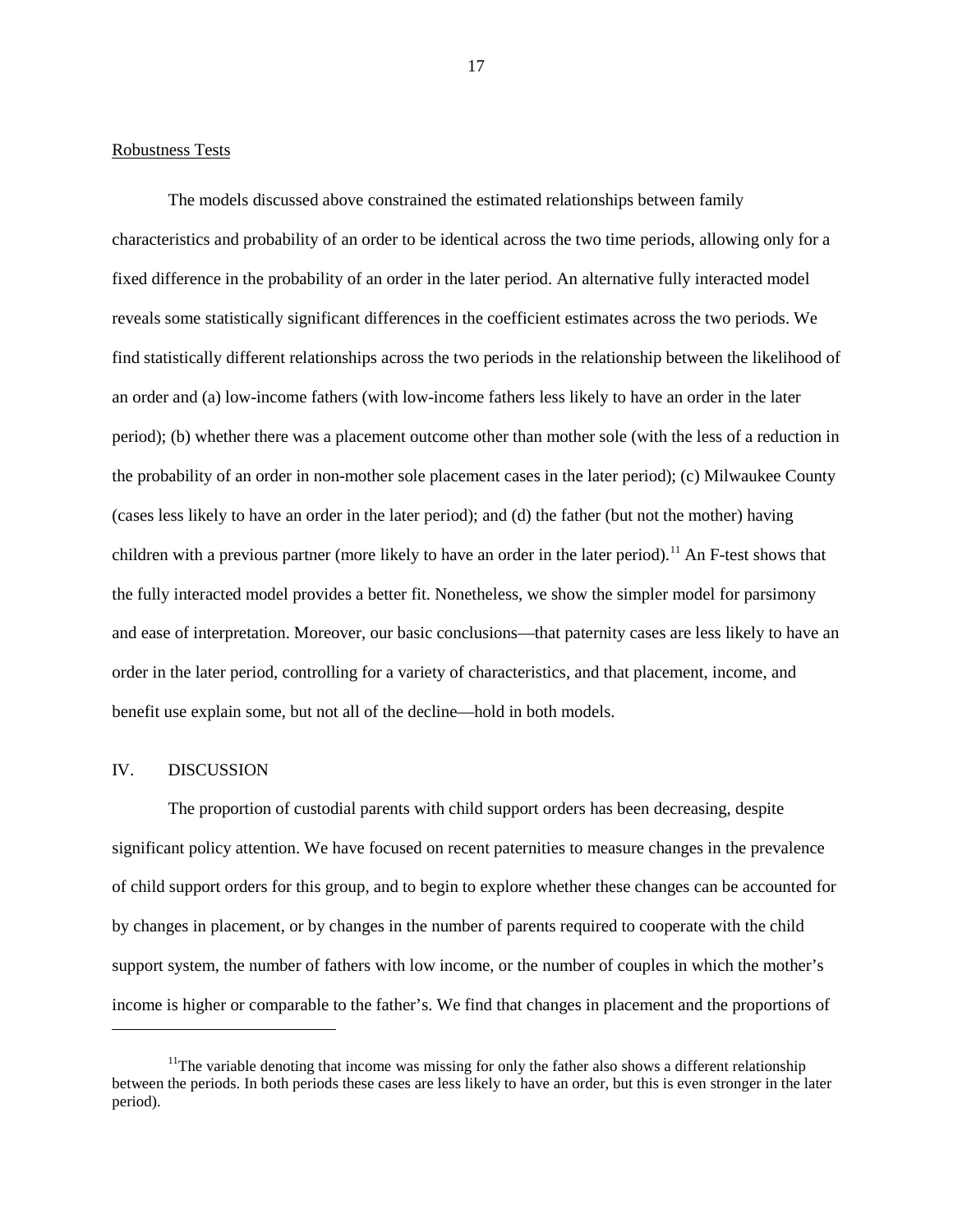fathers with low income explain part of the decline in orders: there are more cases with non-mother-sole placement, and somewhat more fathers with low incomes,<sup>[12](#page-18-0)</sup> and both these types of cases are less likely to have orders. On the other hand, changes in relative incomes do not seem important to the decline in orders, and changes in benefit patterns are not fully consistent with the time trend in orders either. After controlling for a variety of characteristics of parents and the legal environment, we still find a lower likelihood of orders in the later period, a trend that was not explained by the observable characteristics we include.

Complex connections and processes make it difficult to distinguish the relationship between orders, placement, and other characteristics. Because families' characteristics—for example the father's income—may influence placement decisions, the likelihood of an order, and the likelihood of an order given placement, the simple exercise we undertake here is limited. Nonetheless, it provides some indication of factors related to the decline in orders.

This research may be limited in that the majority of cases are located in Milwaukee County. The degree to which our results can be generalized to metropolitan counties in other states or the nation is uncertain. Moreover, the sample is somewhat limited because only unmarried parents who go to court are included (both those who go to court to establish paternity and those who had paternity set through a VPA who go to court for an order). Nevertheless, our analysis offers information on an important outcome, an order for child support, for families in which paternity has been established, a population that is underresearched and less understood. Children in families that do not have orders are unable to receive formal child support. A more complete understanding of the process by which nonmarital children do (or do not) have child support ordered would be useful in devising strategies to improve the economic well-being of vulnerable children.

 $\overline{a}$ 

<span id="page-18-0"></span><sup>&</sup>lt;sup>12</sup>Although the proportion of fathers with low income increases between the periods from 31 to 34 percent, the difference is not statistically significant at conventional levels.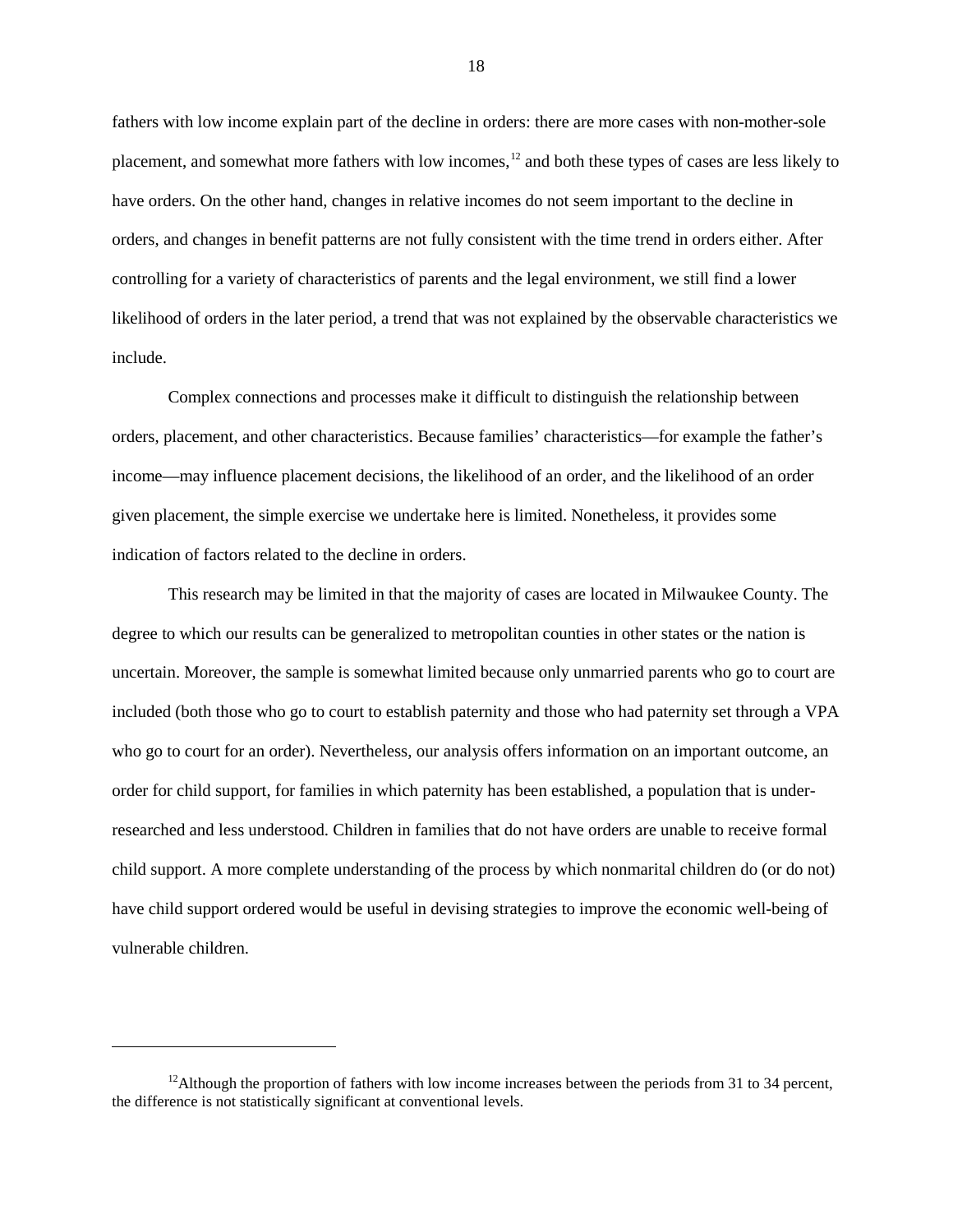| Variable                                            | 1996-98 | $2004 - 07$ | Significant<br>Trend? |  |  |  |
|-----------------------------------------------------|---------|-------------|-----------------------|--|--|--|
| <b>Characteristics of Children</b>                  |         |             |                       |  |  |  |
| One child, boy                                      | 0.41    | 0.37        |                       |  |  |  |
| One child, girl                                     | 0.40    | 0.36        |                       |  |  |  |
| One child, gender unknown                           | 0.07    | 0.05        |                       |  |  |  |
| $2+$ children                                       | 0.12    | 0.22        | $**$                  |  |  |  |
| Age of Youngest 0-5                                 | 0.87    | 0.93        | $**$                  |  |  |  |
| Only mother has children from previous partner      | 0.10    | 0.12        |                       |  |  |  |
| Only father has children from previous partner      | 0.14    | 0.21        | $**$                  |  |  |  |
| Both parents have children from previous partners   | 0.05    | 0.11        | $**$                  |  |  |  |
| Neither parents has children from previous partners | 0.72    | 0.56        | $**$                  |  |  |  |
| Legal Information                                   |         |             |                       |  |  |  |
| Plaintiff—father or others                          | 0.02    | 0.02        |                       |  |  |  |
| Plaintiff-mother                                    | 0.14    | 0.01        | $**$                  |  |  |  |
| Plaintiff-State/Child Support Enforcement           | 0.84    | 0.97        | $**$                  |  |  |  |
| Other Information                                   |         |             |                       |  |  |  |
| Father is 8+ years older                            | 0.11    | 0.14        | $\ast$                |  |  |  |
| Rural                                               | 0.06    | 0.07        |                       |  |  |  |
| Milwaukee                                           | 0.62    | 0.62        |                       |  |  |  |
| Other urban county                                  | 0.32    | 0.31        |                       |  |  |  |

# **Appendix Table 1. Trends in Control Variables**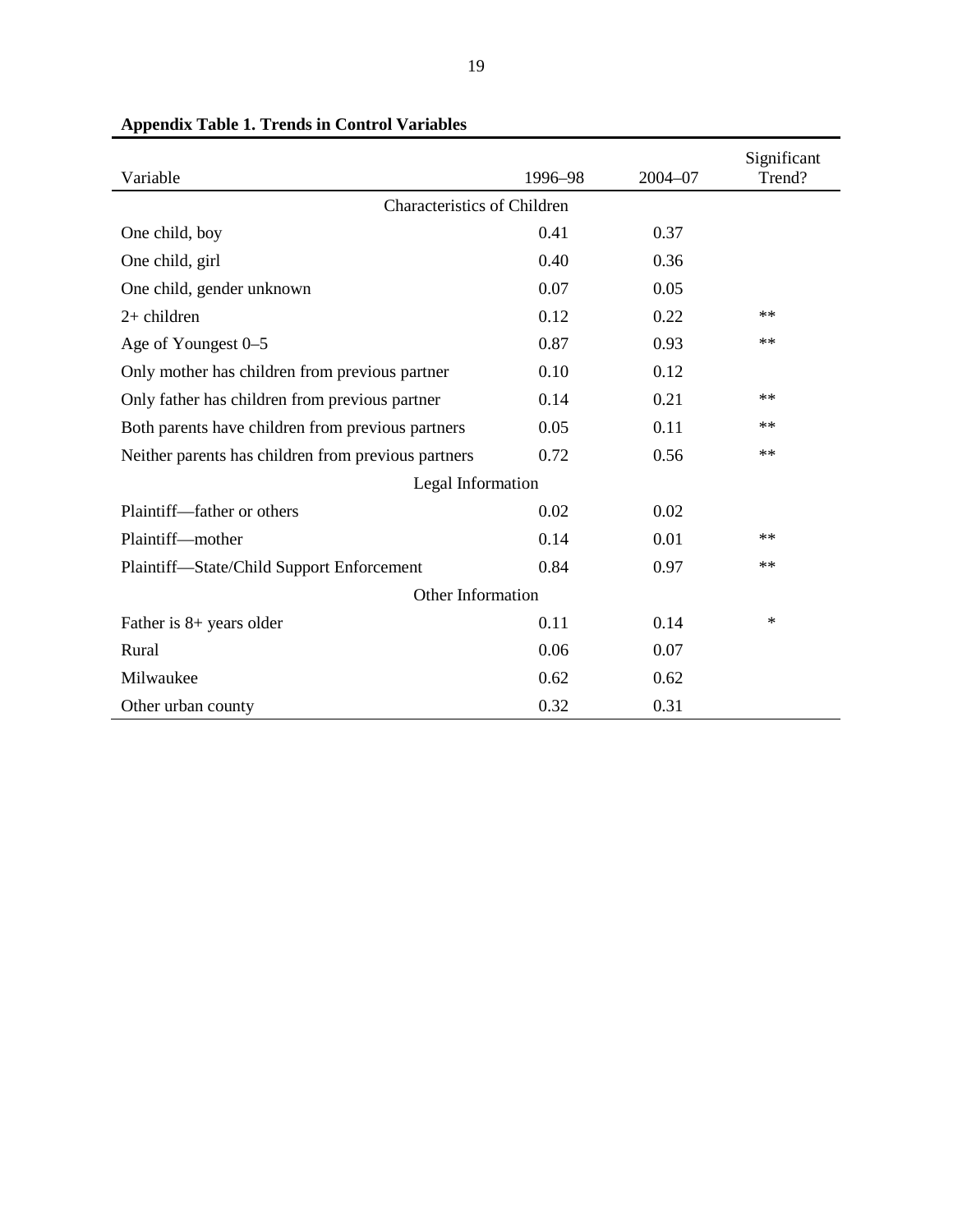## **References**

- Argys, L. M., & H. E. Peters. (2001). Interactions between unmarried fathers and their children: The role of paternity establishment and child-support policies. *The American Economic Review*, *91*(2), 125–129.
- Argys, L. M., H. E. Peters, & D. M. Waldman. (2001). Can the Family Support Act put some life back into deadbeat dads?: An analysis of child-support guidelines, award rates, and levels." *The Journal of Human Resources, 36*(2), 226–252.
- Bramlett M. D., & W. D. Mosher. (2002). *Cohabitation, marriage, divorce, and remarriage in the United States*. National Center for Health Statistics. Vital Health Stat 23(22). Available from: [http://www.cdc.gov/nchs/data/series/sr\\_23/sr23\\_022.pdf](http://www.cdc.gov/nchs/data/series/sr_23/sr23_022.pdf)
- Brown, P. R., & T. Brito. (2007). *Characteristics of shared placement child support formulas used in the fifty states*. Report to the Wisconsin Department of Workforce Development. University of Wisconsin–Madison.
- Cancian, M., D. R. Meyer, & E. Han. (2011). Child support: Responsible fatherhood and the quid pro quo." *The Annals of the American Academy of Political and Social Science*, *635*, 140–162.
- Cancian, M., D. R. Meyer, & E. Caspar. (2008). Welfare and child support: Complements, not substitutes. *Journal of Policy Analysis and Management 27*(2), 354–375.
- Case, A. C., I. F. Lin, & S. S. McLanahan. (2003). Explaining trends in child support: Economic, demographic, and policy effects. *Demography*, *40*(1),171–189.
- Garfinkel, I., D. R. Meyer, & S. S. McLanahan. (1998). A brief history of child support policies in the United States. In I. Garfinkel, S. S. McLanahan, D. R. Meyer, & J. A. Seltzer (Eds.), *Fathers under Fire: The Revolution in Child Support Enforcement*. (pp. 14–30). New York: Russell Sage.
- Grall, T. S. (2011). *Custodial mothers and fathers and their child support: 2009*. Current Population Reports P60-240. Washington, DC: U.S. Census Bureau.
- Hamilton, B. E., J. A. Martin, & S. J. Ventura. (2010). *Births: Preliminary data for 2009*. National Vital Statistics Reports, 59(13). Hyattsville, MD: National Center for Health Statistics.
- Hanson, T. L., I. Garfinkel, S. S. McLanahan, & C. K. Miller. (1996). Trends in child support outcomes. *Demography 33*(4), 483–496.
- Martin, J. A., B. E. Hamilton, P. D. Sutton, S. J. Ventura, F. Menacker, S. Kirmeyer, & T. J. Mathews. (2009). *Births: final data for 2006*. National Vital Statistics Reports, 57(7). Hyattsville, MD: National Center for Health Statistics. Retrieved from [http://www.cdc.gov/nchs/data/nvsr/nvsr57/nvsr57\\_07.pdf](http://www.cdc.gov/nchs/data/nvsr/nvsr57/nvsr57_07.pdf)
- Meyer, D. R., M. Cancian, E. Han, P. Brown, S. T. Cook, & Y. Chen. (2012). *Full-time father or "deadbeat dad"? Does the growth in father placement explain the declining share of divorced custodial parents with a child support order?* Report to the Wisconsin Bureau of Child Support. University of Wisconsin–Madison.